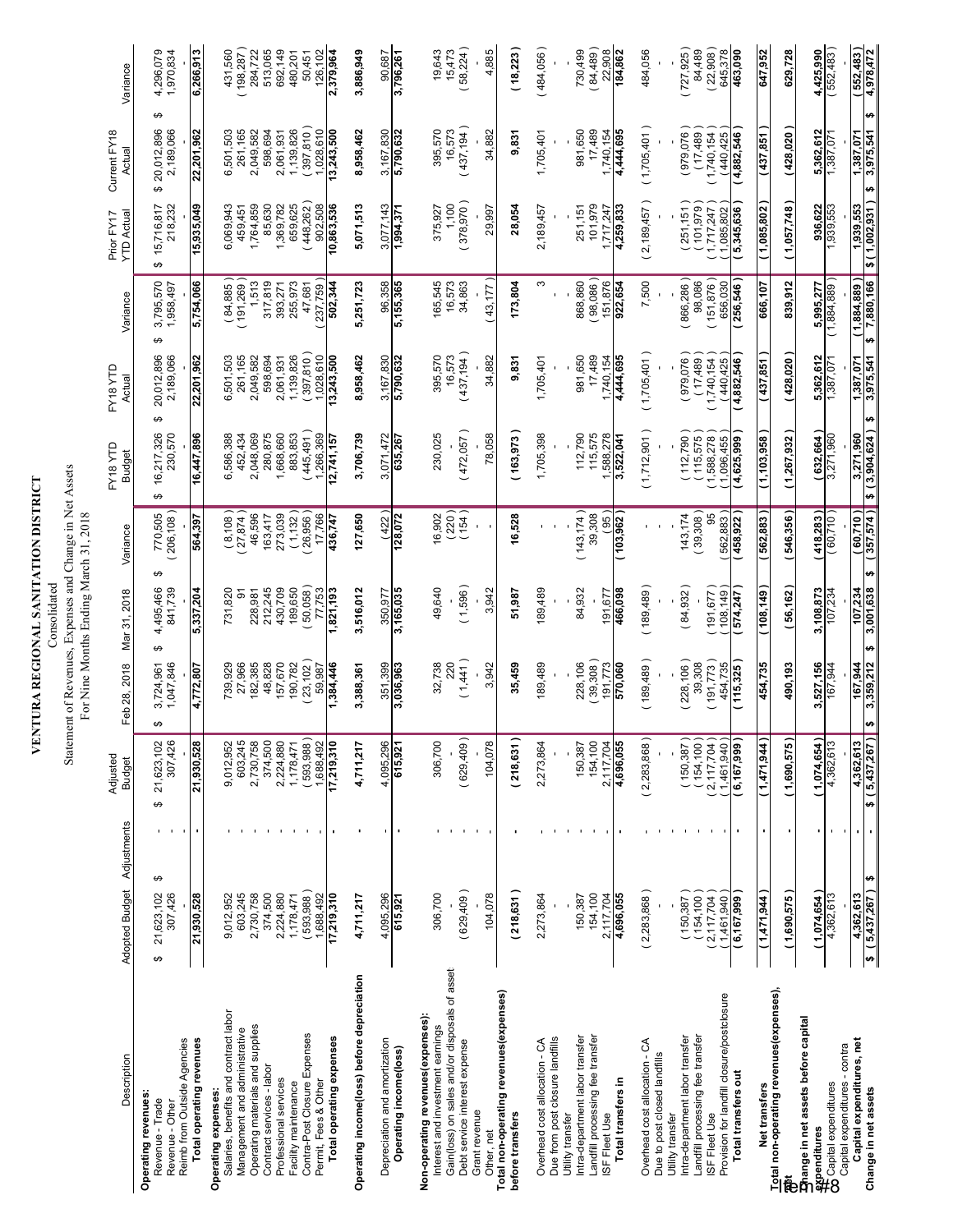# **VENTURA REGIONAL SANITATION DISTRICT**

**VENTURA REGIONAL SANITATION DISTRICT**<br>Enterprise Fund<br>Statement of Revenues, Expenses and Change in Net Assets<br>For Nine Months Ending March 31, 2018 Statement of Revenues, Expenses and Change in Net Assets Enterprise Fund

| Description<br>Desidenting revenues:<br>The Operating revenues:         | Adopted<br><b>Budget</b>    | Adjustments    | Adjusted<br><b>Budget</b>                                                  | Feb 28, 2018                 | Mar 31, 2018               | Variance                            | FY18YTD<br><b>Budget</b>   | FY18YTD<br>Actual            | Variance                    | YTD Actua<br>Prior FY17   | Current FY18<br>Actual            | Variance               |
|-------------------------------------------------------------------------|-----------------------------|----------------|----------------------------------------------------------------------------|------------------------------|----------------------------|-------------------------------------|----------------------------|------------------------------|-----------------------------|---------------------------|-----------------------------------|------------------------|
| Reimb from Outside Agencies<br>Revenue - Trade<br>Revenue - Other<br>#8 | 307,426<br>21,623,102<br>မာ | ↮              | 29.<br>21,623,10<br>307,42<br>မာ                                           | 1,047,846<br>3,724,961<br>ω, | 4,495,466<br>841,739<br>မာ | 206,108)<br>770,505                 | 16,217,326<br>230,570<br>↮ | 20,012,896<br>2,189,066<br>↮ | 3,795,570<br>1,958,497<br>↮ | 218,232<br>\$15,716,817   | ↮<br>20,012,896<br>2,189,066<br>↮ | 4,296,079<br>1,970,834 |
| Total operating revenues                                                | 21,930,528                  |                | 21,930,528                                                                 | 4,772,807                    | 5,337,204                  | 564,397                             | 16,447,896                 | 22,201,962                   | 5,754,066                   | 15,935,049                | 22,201,962                        | 6,266,913              |
| Salaries, benefits and contract labor<br>Operating expenses:            | 9,012,952                   |                | <b>Si 75</b><br>9,012,95                                                   | 739,929                      | 731,820                    | $\left(\frac{8,108}{27,874}\right)$ | 6,586,388                  | 6,501,503                    | (84,885)                    | 6,069,943                 | 6,501,503                         | 431,560                |
| Operating materials and supplies<br>Management and administrative       | 2,730,758<br>603,245        |                | 2,730,758<br>603,24                                                        | 82,385<br>27,966             | 228,981<br>5               | 46,596                              | 2,048,069<br>452,434       | 261,165<br>2,049,582         | (191, 269)<br>1,513         | 1,764,859<br>459,451      | 261,165<br>2,049,582              | (198, 287)<br>284,722  |
| Contract services - labor                                               | 374,500                     |                | 374,500                                                                    | 48,828                       | 212,245                    | 163,417                             | 280,875                    | 598,694                      | 317,819                     | 85,630                    | 598,694                           | 513,065                |
| Professional services                                                   | 2,224,880                   |                | 2,224,880                                                                  | 157,670                      | 430,709                    | 273,039                             | 1,668,660                  | 2,061,931                    | 393,271                     | 1,369,782                 | 2,061,931                         | 692,149                |
| Contra-Post Closure Expenses<br>Facility maintenance                    | 593,988<br>1,178,471        |                | 1,178,471                                                                  | (23, 102)<br>190,782         | 50,058)<br>189,650         | (1, 132)<br>26,956                  | 445,491<br>883,853         | (397, 810)<br>1,139,826      | 255,973<br>47,681           | (448, 262)<br>659,625     | (397, 810)<br>1,139,826           | 480,201<br>50,451      |
| Permit, Fees & Other                                                    | ,688,492                    |                | $\begin{array}{c} (593,988) \\ 1,688,492 \\ \hline 17,219,310 \end{array}$ | 59,987                       | 77,753                     | 17,766                              | 1,266,369                  | 1,028,610                    | 237,759                     | 902,508                   | 1,028,610                         | 126,102                |
| Total operating expenses                                                | 17,219,310                  |                |                                                                            | ,384,446                     | ,821,193                   | 436,747                             | 2,741,157                  | 3,243,500                    | 502,344                     | 10,863,536                | 13,243,500                        | 2,379,964              |
| Operating income(loss) before depreciation                              | 4,711,217                   |                | N<br>4,711,21                                                              | 3,388,361                    | 3,516,012                  | 127,650                             | 3,706,739                  | 8,958,462                    | 5,251,723                   | 5,071,513                 | 8,958,462                         | 3,886,949              |
| Depreciation and amortization                                           | 4,095,296                   |                | $\mathbf{Q}$<br>4,095,29                                                   | 351,399                      | 350,977                    | (422)                               | 3,071,472                  | 3,167,830                    | 96,358                      | 3,077,143                 | 3,167,830                         | 90,687                 |
| Operating income(loss)                                                  | 615,921                     |                | 615,921                                                                    | 3,036,963                    | 3,165,035                  | 128,072                             | 635,267                    | 5,790,632                    | 5,155,365                   | 1,894,371                 | 5,790,632                         | 3,796,261              |
| Non-operating revenues(expenses):<br>Interest and investment earnings   | 306,700                     |                | $\subseteq$<br>306,70                                                      | 32,738                       | 49,640                     | 16,902                              | 230,025                    | 395,570                      | 165,545                     | 375,927                   | 395,570                           | 19,643                 |
| Gain(loss) on sales and/or disposals of asset:                          |                             |                |                                                                            | 220                          |                            | (220)                               |                            | 16,573                       | 16,573                      | 1,100                     | 16,573                            | 15,473                 |
| Debt service interest expense                                           | (629, 409)                  |                | (629,409)                                                                  | (1,441)                      | (1,596)                    | (154)                               | (472,057)                  | (437, 194)                   | 34,863                      | (378,970)                 | (437, 194)                        | (58,224)               |
| Grant revenue<br>Other, net                                             | 104,078                     |                | ğΟ<br>104,07                                                               | 3,942                        | 3,942                      |                                     | 78,058                     | 34,882                       | 43,177                      | 29,997                    | 34,882                            | 4,885                  |
| Total non-operating revenues(expenses)<br>before transfers              | (218, 631)                  |                | 218,631)                                                                   | 35,459                       | 51,987                     | 16,528                              | (163,973                   | 9,831                        | 173,804                     | 28,054                    | 9,831                             | (18, 223)              |
| Overhead cost allocation - CA                                           | 2,273,864                   |                | 2,273,864                                                                  | 189,489                      | 189,489                    |                                     | 1,705,398                  | 1,705,401                    | ω                           | 2,189,457                 | 1,705,401                         | (484,056)              |
| Due from post closure landfills<br>Utility transfer                     |                             |                |                                                                            |                              |                            |                                     |                            |                              |                             |                           |                                   |                        |
| Intra-department labor transfer                                         | 150,387                     |                | 150,387                                                                    | 228,106                      | 84,932                     | (143, 174)                          | 112,790                    | 981,650                      | 868,860                     | 251,151                   | 981,650                           | 730,499                |
| Landfill processing fee transfer                                        | 154,100                     |                | 154,100<br>2.117,704                                                       | (39,308)<br>191.773          |                            | 39,308                              | 115,575<br>1.588.278       | 17,489<br>1.740,154          | (98,086)<br>151.876         | 101,979<br>1.717.247      | 17,489<br>1.740.154               | (84, 489)<br>22,908    |
| Total transfers in<br>ISF Fleet Use                                     | 2,117,704<br>4,696,055      |                | 10<br>4,696,05                                                             | 570,060                      | 466,098<br>191,677         | ์ 95)<br>(103, 962)                 | 3,522,041                  | 4,444,695                    | 922,654                     | 4,259,833                 | 4,444,695                         | 184,862                |
| Overhead cost allocation - CA                                           | (2,283,868)                 |                | (2,283,868)                                                                | (189, 489)                   | (189, 489)                 |                                     | (1,712,901)                | (1,705,401)                  | 7,500                       | (2, 189, 457)             | (1,705,401)                       | 484,056                |
| Due to post closed landfills<br>Utility transfer                        |                             |                |                                                                            |                              |                            |                                     |                            |                              |                             |                           |                                   |                        |
| Intra-department labor transfer                                         | 150,387                     |                | $(150,387)$<br>$(154,100)$                                                 | $228,106$ )                  | (84, 932)                  | 143,174                             | 112,790)                   | (979,076)                    | (866,286)                   | (251, 151)                | (979,076)                         | (727, 925)             |
| Landfill processing fee transfer<br>ISF Fleet Use                       | (154, 100<br>(2, 117, 704)  |                | $2,117,704$ )                                                              | (191,773)<br>39,308          | (191, 677)                 | (39,308)<br>95                      | 115,575<br>1,588,278       | (17, 489)<br>(1,740,154)     | (151, 876)<br>98,086        | (101, 979)<br>(1,717,247) | (17, 489)<br>(1,740,154)          | (22,908)<br>84,489     |
| Provision for landfill closure/postclosure                              | 1,461,940                   |                | $1,461,940$ )                                                              | 454,735                      | 108,149                    | 562,883)                            | 1,096,455                  | (440, 425)                   | 656,030                     | 1,085,802                 | (440, 425)                        | 645,378                |
| Total transfers out                                                     | (6, 167, 999)               |                | (6, 167, 999)                                                              | (115,325                     | 574,247                    | (458, 922)                          | 4,625,999                  | 4,882,546                    | 256,546                     | 5,345,636                 | 4,882,546                         | 463,090                |
| Net transfers                                                           | (1,471,944)                 | ×,             | (1,471,944)                                                                | 454,735                      | (108,149                   | (562,883                            | (1,103,958                 | (437,851                     | 666,107                     | (1,085,802)               | (437,851                          | 647,952                |
| Total non-operating revenues(expenses),<br>ë                            | (1,690,575)                 |                | $\frac{1}{2}$<br>(1,690,57                                                 | 490,193                      | [56,162]                   | (546,356                            | (1,267,932)                | (428, 020)                   | 839,912                     | (1,057,748)               | (428, 020)                        | 629,728                |
| Change in net assets before capital<br>expenditures                     | (1,074,654)                 |                | (1,074,654)                                                                | 527,156<br>∾.                | 3,108,873                  | (418,283)                           | (632,664                   | 5,362,612                    | 5,995,277                   | 936,622                   | 5,362,612                         | 4,425,990              |
| Capital expenditures - contra<br>Capital expenditures                   |                             |                |                                                                            |                              |                            |                                     |                            |                              |                             |                           |                                   |                        |
| Capital expenditures, net                                               |                             | $\blacksquare$ |                                                                            |                              |                            |                                     |                            |                              |                             |                           |                                   |                        |
| Change in net assets                                                    | \$(1,074,654)               | H              | \$(1,074,654)]                                                             | 3,527,156<br>$\bullet$       | 3,108,873<br>H)            | (418, 283)<br>th                    | ( 632,664 )<br>ø           | 5,362,612<br>₩               | 5,995,277<br>Ø              | 936,622<br>↮              | ₩<br>5,362,612<br>₩               | 4,425,990              |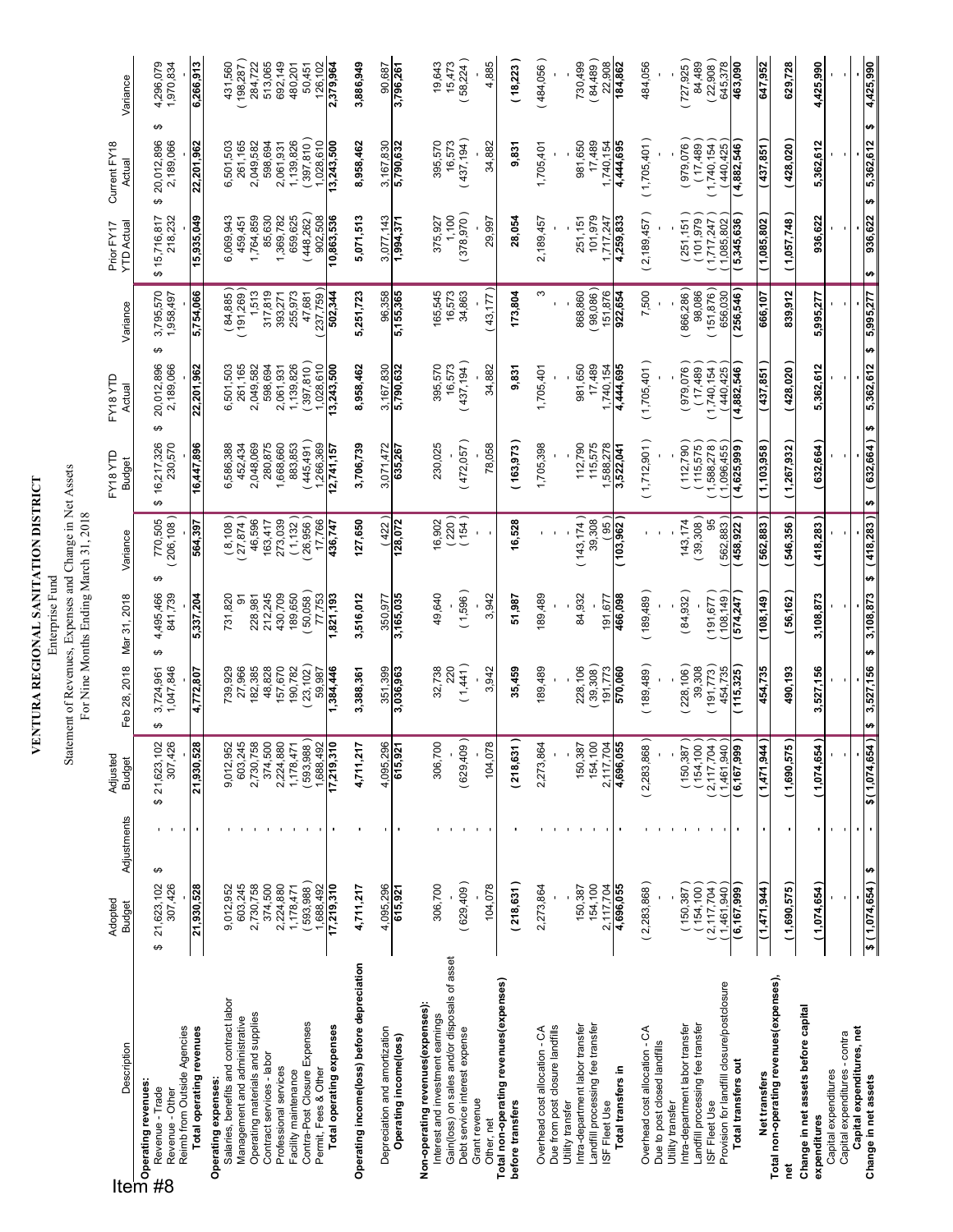| A REGIONAL SANITATION DISTRIC |  |
|-------------------------------|--|
| ENTIR 4                       |  |

#### Capital Utulays<br>Statement of Revenues, Expenses and Change in Net Assets<br>For Nine Months Ending March 31, 2018 Statement of Revenues, Expenses and Change in Net Assets Capital Outlays

|                                                                                   |                          |                |                                    |                           | For Nine Months Ending March 31, 2018 |                            |                                                      |                      |                             |                                                       |                      |                             |
|-----------------------------------------------------------------------------------|--------------------------|----------------|------------------------------------|---------------------------|---------------------------------------|----------------------------|------------------------------------------------------|----------------------|-----------------------------|-------------------------------------------------------|----------------------|-----------------------------|
| Description                                                                       | Adopted<br><b>Budget</b> | Adjustments    | Adjusted<br><b>Budget</b>          | Feb 28, 2018 Mar 31, 2018 |                                       | Variance                   | FY18 YTD<br><b>Budget</b>                            | FY18 YTD<br>Actual   | Variance                    | Prior FY17 YTD Current FY18<br>Actual Actual          |                      | Variance                    |
| Operating revenues:                                                               |                          |                |                                    |                           |                                       |                            |                                                      |                      |                             |                                                       |                      |                             |
| Revenue - Trade<br>Revenue - Other                                                | ↮                        | ↮              | ٠<br>$\overline{\phantom{a}}$<br>↮ | ↮                         | ↮                                     | ↮                          | ↮                                                    | ↮                    | ↮                           | ↮                                                     | ↮<br>↮               |                             |
| Total operating revenues<br>Reimb from Outside Agencies                           |                          |                | $\overline{\phantom{a}}$           |                           |                                       |                            |                                                      |                      |                             |                                                       |                      |                             |
| Operating expenses:                                                               |                          |                |                                    |                           |                                       |                            |                                                      |                      |                             |                                                       |                      |                             |
| Salaries, benefits and contract labor<br>Management and administrative            | 25,000                   |                | 25,000                             | 145                       |                                       |                            |                                                      | 170                  |                             |                                                       | 170                  | 170                         |
| Operating materials and supplies                                                  | 2,767,613                |                | 2,767,613                          | 121,591                   | 96,719                                | $(145)$<br>(24,872)        | 18,750<br>2,075,710                                  | 1,020,032            | $(18,580)$<br>$(1,055,678)$ | 307,006                                               | 1,020,032            | 713,026                     |
| Contract services - labor<br>Professional services                                | 1,555,000                |                | 1,555,000                          | 41,715                    | 10,516                                | (31, 199)                  | 1,166,250<br>11,250                                  | 359,616              | $(806, 634)$<br>$(11, 250)$ | 1,623,592                                             | 359,616              | (1,263,977)                 |
| Contra-Post Closure Expenses<br>Facility maintenance                              | 15,000                   |                | 15,000                             |                           |                                       |                            |                                                      |                      |                             |                                                       |                      |                             |
| Permit, Fees & Other                                                              |                          |                |                                    | $\frac{4,493}{167,944}$   | 107,234                               | $\frac{(4,493)}{(60,710)}$ | 3,271,960                                            | $4,880$<br>1,384,497 | $\frac{4,680}{(1,887,463)}$ | 8,955<br><b>1,939,553</b>                             | $4,680$<br>1,384,497 | $\frac{(4,275)}{(555,057)}$ |
| Total operating expenses                                                          | 4,362,613                |                | 4,362,613                          |                           |                                       |                            |                                                      |                      |                             |                                                       |                      |                             |
| Operating income(loss) before depreciation                                        | (4,362,613)              |                | (4,362,613)                        | (167, 944)                | (107, 234)                            | 60,710                     | (3,271,960)                                          | (1,384,497)          | 1,887,463                   | (1,939,553)                                           | (1,384,497)          | 555,057                     |
| Depreciation and amortization                                                     |                          | ٠              |                                    |                           |                                       |                            |                                                      |                      |                             |                                                       |                      |                             |
| Operating income(loss)                                                            | (4,362,613)              | $\blacksquare$ | (4,362,613)                        | (167, 944)                | (107, 234)                            | 60,710                     | (3,271,960)                                          | (1, 384, 497)        | 1,887,463                   | (1,939,553)                                           | (1,384,497)          | 555,057                     |
| Non-operating revenues (expenses):                                                |                          |                |                                    |                           |                                       |                            |                                                      |                      |                             |                                                       |                      |                             |
| Gain(loss) on sales and/or disposals of asset<br>Interest and investment earnings |                          |                |                                    |                           |                                       |                            |                                                      |                      |                             |                                                       |                      |                             |
| Debt service interest expense                                                     |                          |                |                                    |                           |                                       |                            |                                                      |                      |                             |                                                       |                      |                             |
| Grant revenue                                                                     |                          |                |                                    |                           |                                       |                            |                                                      |                      |                             |                                                       |                      |                             |
| Total non-operating revenues (expenses)<br>Other, net                             |                          |                |                                    |                           |                                       |                            |                                                      |                      |                             |                                                       |                      |                             |
| before transfers                                                                  |                          |                |                                    |                           |                                       |                            |                                                      |                      |                             |                                                       |                      |                             |
| Overhead cost allocation - CA                                                     |                          |                |                                    |                           |                                       |                            |                                                      |                      |                             |                                                       |                      |                             |
| Due from post closure landfills<br>Utility transfer                               |                          |                |                                    |                           |                                       |                            |                                                      |                      |                             |                                                       |                      |                             |
| Intra-department labor transfer                                                   |                          |                |                                    |                           |                                       |                            |                                                      |                      |                             |                                                       |                      |                             |
| Landfill processing fee transfer                                                  |                          |                |                                    |                           |                                       |                            |                                                      |                      |                             |                                                       |                      |                             |
| ISF Fleet Use                                                                     |                          |                |                                    |                           |                                       |                            |                                                      |                      |                             |                                                       |                      |                             |
| Total transfers in                                                                |                          |                |                                    |                           |                                       |                            |                                                      |                      |                             |                                                       |                      |                             |
| Overhead cost allocation - CA                                                     |                          |                |                                    |                           |                                       |                            |                                                      |                      |                             |                                                       |                      |                             |
| Due to post closed landfills<br>Utility transfer                                  |                          |                |                                    |                           |                                       |                            |                                                      |                      |                             |                                                       |                      |                             |
| Intra-department labor transfer                                                   |                          |                |                                    |                           |                                       |                            |                                                      | (2,574)              | (2,574)                     |                                                       | (2,574)              | (2,574)                     |
| Landfill processing fee transfer<br>ISF Fleet Use                                 |                          |                |                                    |                           |                                       |                            |                                                      |                      |                             |                                                       |                      |                             |
| Provision for landfill closure/postclosure                                        |                          |                |                                    |                           |                                       |                            |                                                      |                      |                             |                                                       |                      |                             |
| Total transfers out                                                               |                          |                |                                    |                           |                                       |                            |                                                      | (2,574)              | (2,574)                     |                                                       | (2,574)              | (2,574)                     |
| Net transfers                                                                     |                          |                |                                    |                           |                                       |                            |                                                      | (2,574)              | (2,574)                     |                                                       | (2,574)              | (2,574)                     |
| Total non-operating revenues(expenses),                                           |                          |                |                                    |                           |                                       |                            |                                                      | (2,574)              | (2,574)                     |                                                       | (2,574)              | (2,574)                     |
| Phange in net assets before capital                                               |                          |                |                                    |                           |                                       |                            |                                                      |                      |                             |                                                       |                      |                             |
| —<br><mark>—</mark> ¥penditures<br>CO Capital expenditures                        | (4,362,613)              |                | (4,362,613)                        | (167, 944)                | (107, 234)                            | 60,710                     | (3,271,960)                                          | (1,387,071)          | 1,884,889                   | (1,939,553)                                           | (1,387,071)          | 552,483                     |
| Capital expenditures - contra                                                     |                          |                |                                    |                           |                                       |                            |                                                      |                      |                             |                                                       |                      |                             |
| Capital expenditures, net<br>Change in net assets                                 | $$(4,362,613)$ \$        |                | \$(4,362,613)                      | $$$ (167,944) $$$         | $(107,234)$ \$                        |                            | $\overline{60,710}$ \$ (3,271,960) \$ (1,387,071) \$ |                      |                             | $\frac{1}{1,884,889}$ \$ (1,939,553) \$(1,387,071) \$ |                      | 552,483                     |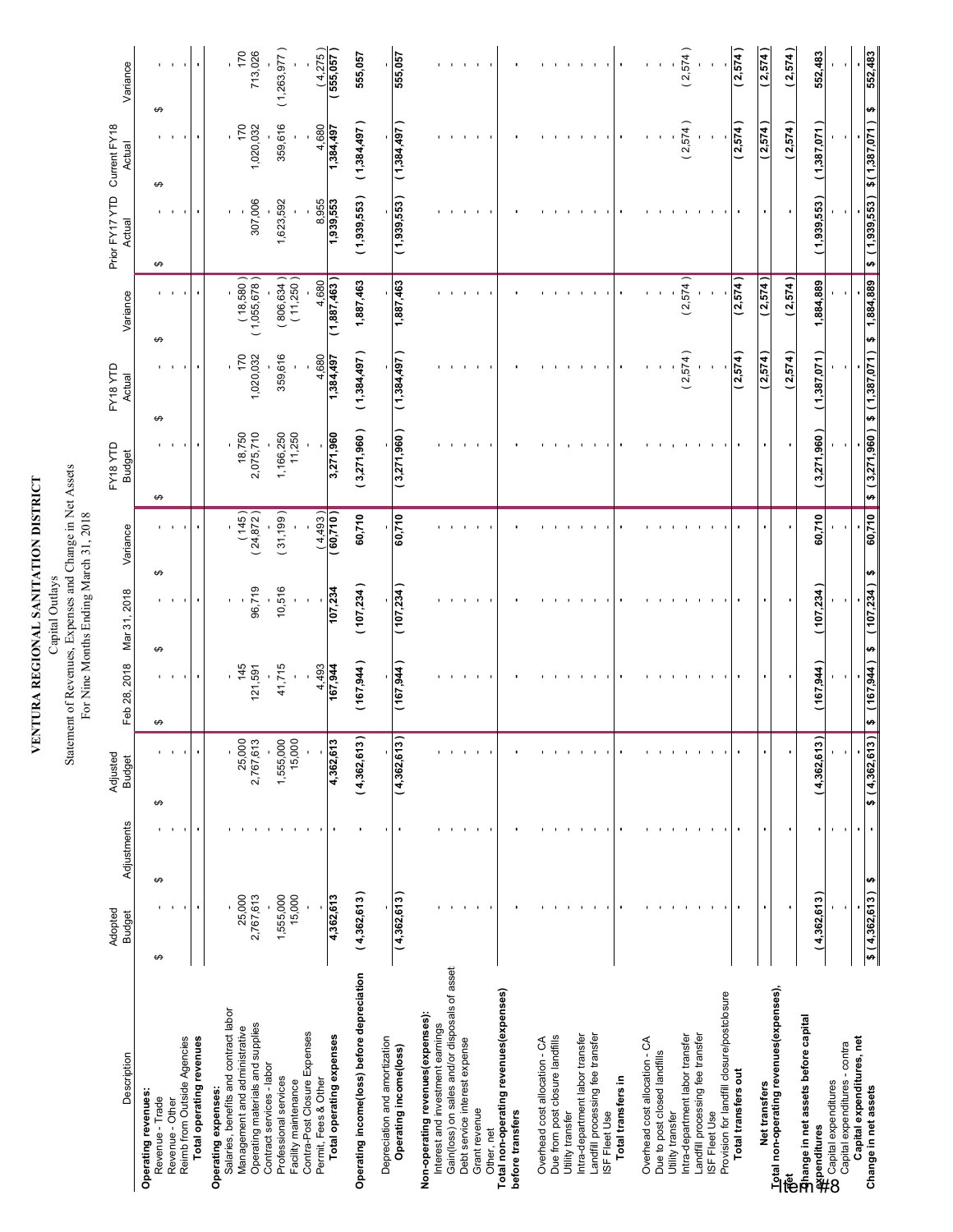VENTURA REGIONAL SANITATION DISTRICT **VENTURA REGIONAL SANITATION DISTRICT** Central Administration Central Administration

Statement of Revenues, Expenses and Change in Net Assets<br>For Nine Months Ending March 31, 2018 Statement of Revenues, Expenses and Change in Net Assets

|                                                                                                                                                                                                                                                                                             |                          |             |                                |                                 | For Nine Months Ending March 31, 2018 |                                   |                                |                              |                                                                 |                          |                              |                                 |
|---------------------------------------------------------------------------------------------------------------------------------------------------------------------------------------------------------------------------------------------------------------------------------------------|--------------------------|-------------|--------------------------------|---------------------------------|---------------------------------------|-----------------------------------|--------------------------------|------------------------------|-----------------------------------------------------------------|--------------------------|------------------------------|---------------------------------|
| Description                                                                                                                                                                                                                                                                                 | Adopted<br><b>Budget</b> | Adjustments | Adjusted<br><b>Budget</b>      | Feb 28, 2018                    | Mar 31, 2018                          | Variance                          | FY18YTD<br><b>Budget</b>       | FY18YTD<br>Actual            | Variance                                                        | Prior FY17<br>YTD Actual | Current FY18<br>Actual       | Variance                        |
| Descl<br>Descl<br><b>The Properating revenues:</b><br>The Properation of Properations of Description of Description of Description of the Description of Description<br>The Properation of Properations of Description of Description of Descri<br>Revenue - Trade<br>Revenue - Other<br>#8 | 1,366,690<br>↮           | ↮           | 1,366,690<br>↮                 | 92,643<br>1,682<br>↮            | $\circ$<br>128,394<br>↮               | $35,751$<br>$(1,682)$<br>↮        | 1,025,017<br>↮                 | 1,033,345<br>5,235<br>↮      | 8,327<br>5,235<br>↮                                             | 4,086<br>1,016,104<br>↮  | ↮<br>1,033,345<br>5,235<br>↮ | $17,240$<br>1,149               |
| Reimb from Outside Agencies<br>Total operating revenues                                                                                                                                                                                                                                     | 1,366,690                |             | 1,366,690                      | 94,325                          | 128,394                               | 34,069                            | 1,025,017                      | 1,038,580                    | 13,563                                                          | 1,020,190                | 1,038,580                    | 18,390                          |
| Salaries, benefits and contract labor<br>Operating expenses:                                                                                                                                                                                                                                | 2,382,264                |             |                                | 196,737                         |                                       |                                   |                                |                              |                                                                 | 1,688,982                |                              |                                 |
| Operating materials and supplies<br>Management and administrative                                                                                                                                                                                                                           | 79,342<br>358,751        |             | 2,382,264<br>358,751<br>79,342 | 11,916<br>512                   | $188,635$<br>$(27,008)$<br>333        | $\frac{(8,102)}{38,924}$<br>(179) | 1,740,885<br>269,063<br>59,507 | 1,739,784<br>78,209<br>8,166 | $\begin{array}{c} (1,101) \\ (190,854) \\ (51,340) \end{array}$ | 156,237<br>17,951        | 1,739,784<br>78,209<br>8,166 | 50,802<br>(78,028)<br>(9,785)   |
| Contract services - labor                                                                                                                                                                                                                                                                   | 50,000                   |             | 50,000                         |                                 |                                       |                                   | 37,500                         | 40,264                       | 2,764                                                           | 651                      | 40,264                       | 86,165<br>39,613                |
| Professional services<br>Facility maintenance                                                                                                                                                                                                                                               | 1,026,676<br>187,594     |             | 1,026,676<br>187,594           | 49,255<br>16,435                | 15,919<br>121,452                     | (516)<br>72,197                   | 140,696<br>770,007             | 770,966<br>125,571           | (15, 125)<br>959                                                | 684,801<br>153,620       | 770,966<br>125,571           | (28,049)                        |
| Contra-Post Closure Expenses<br>Permit, Fees & Other                                                                                                                                                                                                                                        | 147,892                  |             | 4,232,519                      | 8,986                           | 3,297                                 | 5,690)                            | 110,919                        | 97,069<br>2,860,029          | $\frac{(13,850)}{(268,548)}$                                    | 2,796,210<br>93,967      | 97,069<br>2,860,029          | $\frac{3,102}{63,819}$          |
| Total operating expenses                                                                                                                                                                                                                                                                    | 4,232,519                |             |                                | 283,842                         | 302,628                               | 18,787                            | 3,128,577                      |                              |                                                                 |                          |                              |                                 |
| Operating income(loss) before depreciation                                                                                                                                                                                                                                                  | (2,865,830)              |             | (2,865,830)                    | (189, 517)                      | (174, 234)                            | 15,283                            | (2, 103, 560)                  | (1,821,449)                  | 282,111                                                         | (1,776,020)              | (1,821,449)                  | (45, 429)                       |
| Depreciation and amortization<br>Operating income(loss)                                                                                                                                                                                                                                     | (2,986,417)<br>120,587   |             | (2,986,417)<br>120,587         | (195,768)<br>6,251              | (180,485)<br>6,251                    | 15,283                            | (2, 194, 000)<br>90,440        | (1,877,707)<br>56,259        | 316,292<br>(34, 182)                                            | ( 1,866,460 )<br>90,440  | (1,877,07)<br>56,259         | (34, 182)<br>(11,247)           |
| Non-operating revenues(expenses):                                                                                                                                                                                                                                                           |                          |             |                                |                                 |                                       |                                   |                                |                              |                                                                 |                          |                              |                                 |
| Gain(loss) on sales and/or disposals of asset<br>Interest and investment earnings                                                                                                                                                                                                           | 700                      |             | 700                            | 11,694                          | (24, 339)                             | (36,032)                          | 525                            | 5,259                        | 4,734                                                           | 2,280                    | 5,259                        | 2,979                           |
| Debt service interest expense<br>Grant revenue                                                                                                                                                                                                                                              |                          |             |                                |                                 |                                       |                                   |                                |                              |                                                                 |                          |                              |                                 |
| Other, net                                                                                                                                                                                                                                                                                  | 3,288                    |             | 3,288)                         |                                 |                                       |                                   | 2,466)                         |                              | 2,466                                                           | 200                      |                              | 200)                            |
| Total non-operating revenues (expenses)<br>before transfers                                                                                                                                                                                                                                 | (2,588)                  |             | (2,588)                        | 11,694                          | (24, 339)                             | (36,032)                          | (1,941)                        | 5,259                        | 7,200                                                           | 2,480                    | 5,259                        | 2,779                           |
| Overhead cost allocation - CA                                                                                                                                                                                                                                                               | 2,273,864                |             | 2,273,864                      | 189,489                         | 189,489                               |                                   | 1,705,398                      | 1,705,401                    | ω                                                               | 2,189,457                | 1,705,401                    | (484,056)                       |
| Due from post closure landfills<br>Utility transfer                                                                                                                                                                                                                                         |                          |             |                                |                                 |                                       |                                   |                                |                              |                                                                 |                          |                              |                                 |
| Landfill processing fee transfer<br>Intra-department labor transfer                                                                                                                                                                                                                         |                          |             |                                | 792                             |                                       | (792)                             |                                | 16,371                       | 16,371                                                          | 92,601                   | 16,371                       | (76, 230)                       |
| Total transfers in<br>ISF Fleet Use                                                                                                                                                                                                                                                         | 5,680<br>2,279,544       |             | 5,680<br>2,279,544             | 368<br>190,649                  | 189,600<br>111                        | (256)<br>(1,048)                  | 4,260<br>1,709,658             | 2,370<br>1,724,142           | (1,890)<br>14,484                                               | 2,340<br>2,284,398       | 2,370<br>1,724,142           | (560, 255)<br>51                |
| Overhead cost allocation - CA                                                                                                                                                                                                                                                               |                          |             |                                |                                 |                                       |                                   |                                |                              |                                                                 |                          |                              |                                 |
| Due to post closed landfills                                                                                                                                                                                                                                                                |                          |             |                                |                                 |                                       |                                   |                                |                              |                                                                 |                          |                              |                                 |
| Intra-department labor transfer<br>Utility transfer                                                                                                                                                                                                                                         |                          |             |                                | (163, 826)                      | (61,948)                              | 101,878                           |                                | (549,532)                    | (549,532)                                                       |                          | (549, 532)                   | (549,532)                       |
| Landfill processing fee transfer<br>ISF Fleet Use                                                                                                                                                                                                                                           | (6,672)                  |             | (6, 672)                       | (672)                           | (422)                                 | 250                               | 5,004)                         | (4,981)                      | 23                                                              | (4,952)                  | (4,981)                      | (29)                            |
| Provision for landfill closure/postclosure<br>Total transfers out                                                                                                                                                                                                                           | (6, 672)                 |             | ا( 2'<br>(6, 67)               | ( 164,48)                       | (62, 371)                             | 102,127                           | (5,004)                        | (554, 513)                   | ( 505,675 )                                                     | (4,952)                  | (554, 513)                   | (549, 561)                      |
| Net transfers                                                                                                                                                                                                                                                                               | 2,272,872                |             | 2,272,872                      | 26,151                          | 127,230                               | 101,079                           | 1,704,654                      | 1,169,629                    | (535,025)                                                       | 2,279,445                | 1,169,629                    | ( 1,109,816 )                   |
| Total non-operating revenues(expenses),<br>ē                                                                                                                                                                                                                                                | 2,270,284                | ٠           | 2,270,284                      | 37,844                          | 102,891                               | 65,047                            | 1,702,713                      | 1,174,888                    | (527, 825)                                                      | 2,281,925                | 1,174,888                    | (1,107,037)                     |
| Change in net assets before capital<br>expenditures                                                                                                                                                                                                                                         | (716,133)                |             | $\overline{3}$<br>(716, 13)    | (157, 923)                      | (77,594)                              | 80,329                            | (491,287)                      | (702, 819)                   | (211,532)                                                       | 415,465                  | (702, 819)                   | (1, 118, 284)                   |
| Capital expenditures - contra<br>Capital expenditures                                                                                                                                                                                                                                       |                          |             |                                |                                 |                                       |                                   |                                |                              |                                                                 |                          |                              |                                 |
| Capital expenditures, net<br>Change in net assets                                                                                                                                                                                                                                           | $(716, 133)$ \$<br>s,    |             | u)                             | $(716, 133)$ \$ $(157, 923)$ \$ | (77,594)                              | 80,329<br>₩                       | \$(491,287)                    | H                            | $(702,819)$ \$ $(211,532)$ \$                                   | 415,465                  | ₩                            | $(702, 819)$ \$ $(1, 118, 284)$ |

 $5(716, 133)$  \$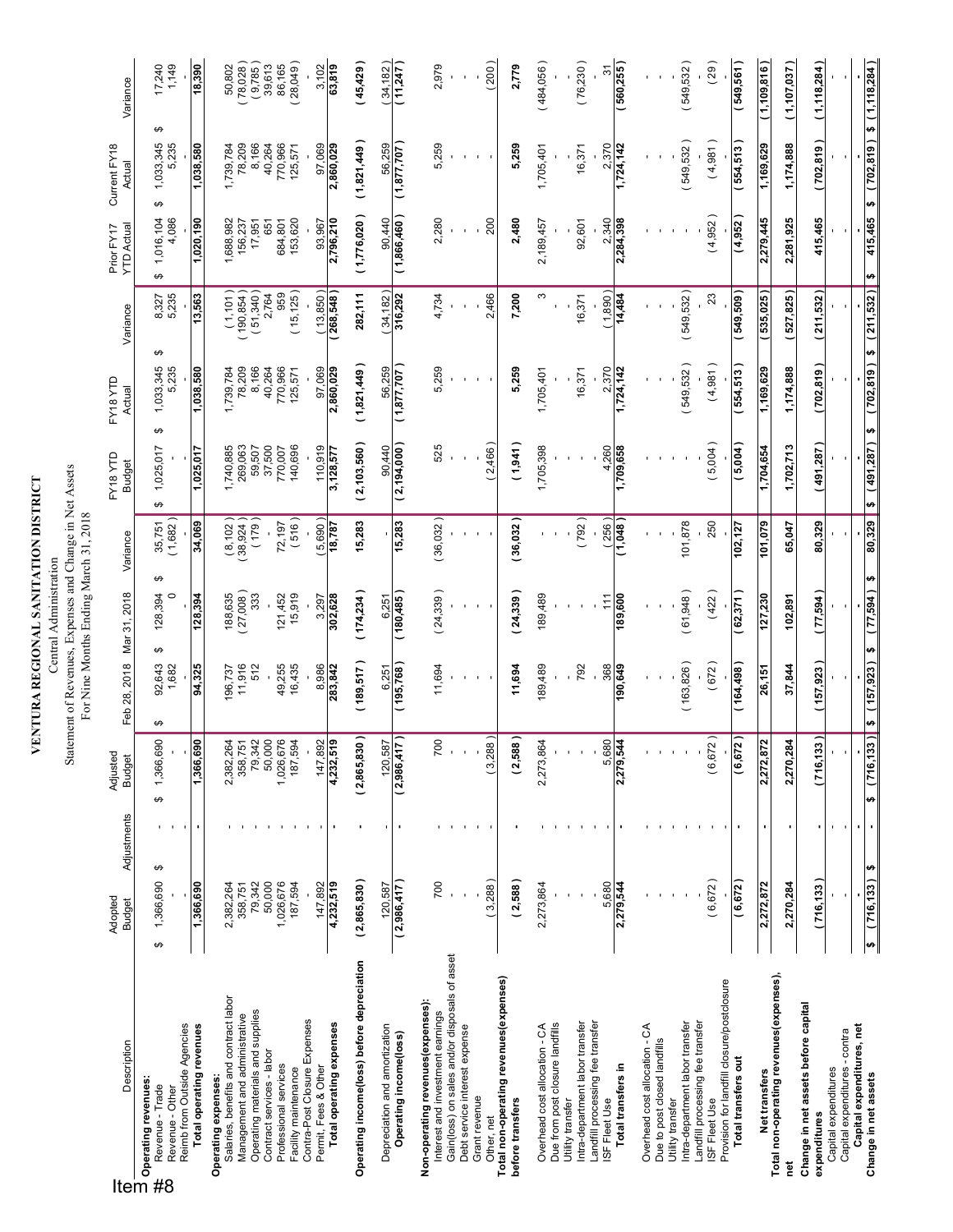**VENTURA REGIONAL SANITATION DISTRICT**<br>Water Wastewater<br>Statement of Revenues, Expenses and Change in Net Assets<br>For Nine Months Ending March 31, 2018 **VENTURA REGIONAL SANITATION DISTRICT** Water Wastewater

# Statement of Revenues, Expenses and Change in Net Assets

| Description                                                                                                                               | Adopted<br><b>Budget</b>      | Adjustments | Adjustec<br><b>Budget</b>      | Feb 28, 2018                         | Mar 31, 2018        | Variance                 | FY18 YTD<br><b>Budget</b>    | FY18YTD<br>Actual   | Variance                  | <b>YTD Actual</b><br>Prior FY17 | Current FY18<br>Actual       | Variance                    |
|-------------------------------------------------------------------------------------------------------------------------------------------|-------------------------------|-------------|--------------------------------|--------------------------------------|---------------------|--------------------------|------------------------------|---------------------|---------------------------|---------------------------------|------------------------------|-----------------------------|
| Reimb from Outside Agencies<br>Operating revenues:<br>Revenue - Trade<br>Revenue - Other                                                  | ↮<br>5,737,129<br>10,626<br>↮ |             | 5,737,129<br>10,626<br>↮       | ↮<br>375,256<br>886<br>↮             | ↮<br>428,133<br>886 | 52,877                   | ↮<br>7,970<br>4,302,847<br>↮ | 3,879,969<br>9,756  | (422, 878)<br>1,787<br>↮  | 20,494<br>3,577,461<br>↮        | ↮<br>3,879,969<br>9,756<br>↮ | 302,508<br>(10,738)         |
| Total operating revenues                                                                                                                  | 5,747,755                     |             | 755<br>5,747,7                 | 376,142                              | 429,019             | 52,877                   | 4,310,816                    | 3,889,725           | 421,091                   | 3,597,955                       | 3,889,725                    | 291,770                     |
| Salaries, benefits and contract labor<br>Operating expenses:                                                                              | 3,548,799                     |             |                                | 255,178                              | 255,842             | 1,950<br>1,950           | 2,593,353                    | 2,376,393           | $(216,960)$<br>$(19,600)$ | 2,211,831<br>23,281             | 2,376,393                    |                             |
| Operating materials and supplies<br>Management and administrative                                                                         | 706,626<br>72,188             |             | 3,548,799<br>72,188<br>706,626 | 47,015<br>2,022                      | 41,654<br>3,971     | $5,361$ )                | 529,970<br>54,141            | 540,838<br>34,541   | 10,868                    | 463,425                         | 540,838<br>34,541            | 164,561<br>11,260<br>77,413 |
| Contract services - labor                                                                                                                 | 2,000                         |             | 2,000                          |                                      |                     |                          | 1,500                        | 4,711               | 3,211                     |                                 | 4,711                        | 4,711                       |
| Professional services<br>Facility maintenance                                                                                             | 242,384<br>42,252             |             | 242,384<br>42,252              | 5,380<br>4,533                       | 3,550<br>5,498      | (1,830)<br>966           | 181,788<br>31,689            | 28,825<br>88,923    | 152,963<br>57,234         | 31,206<br>56,213                | 28,825<br>88,923             | $(2,381)$<br>$32,709$       |
| Contra-Post Closure Expenses                                                                                                              |                               |             |                                |                                      |                     |                          |                              |                     |                           |                                 |                              |                             |
| Total operating expenses<br>Permit, Fees & Other                                                                                          | 15,150<br>4,629,399           |             | 150<br>4,629,399<br>15,        | 20<br>314,198                        | 110<br>310,626      | $\frac{4}{3}$<br>(3,572) | 11,363<br>3,403,803          | 37,328<br>3,111,558 | 25,966<br>292,245         | 33,909<br>2,819,866             | 37,328<br>3,111,558          | 3,419<br>291,692            |
| Operating income(loss) before depreciation                                                                                                | 1,118,356                     |             | 1,118,356                      | 61,944                               | 118,393             | 56,449                   | 907,013                      | 778,167             | (128, 846)                | 778,089                         | 778,167                      | 78                          |
| Depreciation and amortization                                                                                                             | 156,563                       |             | 156,563                        | 13,047                               | 13,047              |                          | 117,422                      | 117,422             | $\circ$                   | 117,422                         | 117,422                      |                             |
| Operating income(loss)                                                                                                                    | 961,793                       |             | 793<br>961,7                   | 48,897                               | 105,346             | 56,449                   | 789,591                      | 660,744             | (128, 846)                | 660,667                         | 660,744                      | $\approx$                   |
| Non-operating revenues (expenses):<br>Interest and investment earnings                                                                    | 3,400                         |             | 3,400                          |                                      | 4,496               | 4,496                    | 2,550                        | 20,366              | 17,816                    | 7,990                           | 20,366                       | 12,376                      |
| Gain(loss) on sales and/or disposals of asset<br>Debt service interest expense                                                            | (44, 279)                     |             | (44,279)                       | 120)                                 | (133)               | (13)                     | (33,209)                     | (12,994)            | 20,216                    | (38,079)                        | (12, 994)                    | 25,085                      |
| Grant revenue<br>Other, net                                                                                                               | 107,366                       |             | 107,366                        | 3,942                                | 3,942               | $\mathbf{I}$             | 80,524                       | 34,839              | (45,686)                  | 29,794                          | 34,839                       | 5,045                       |
| Total non-operating revenues(expenses)<br>before transfers                                                                                | 66,487                        |             | 66,487                         | 3,822                                | 8,305               | 4,483                    | 49,865                       | 42,211              | (7, 654)                  | (294)                           | 42,211                       | 42,505                      |
|                                                                                                                                           |                               |             |                                |                                      |                     |                          |                              |                     |                           |                                 |                              |                             |
| Due from post closure landfills<br>Overhead cost allocation - CA                                                                          |                               |             |                                |                                      |                     |                          |                              |                     |                           |                                 |                              |                             |
| Utility transfer                                                                                                                          |                               |             |                                |                                      |                     |                          |                              |                     |                           |                                 |                              |                             |
| Intra-department labor transfer                                                                                                           | 109,047                       |             | 109,047                        | 67,095                               | 19,386              | (47,709)                 | 81,785                       | 432,720             | 350,935                   | 114,391                         | 432,720                      | 318,329                     |
| Landfill processing fee transfer<br>ISF Fleet Use                                                                                         | 8,618                         |             | 8,618                          | 2,552                                | 2,713               | 161                      | 6,464                        | 38,109              | 31,646                    | 14,967                          | 38,109                       | 23,142                      |
| Total transfers in                                                                                                                        | 117,665                       |             | 117,665                        | 69,647                               | 22,099              | (47,548)                 | 88,249                       | 470,829             | 382,580                   | 129,358                         | 470,829                      | 341,471                     |
| Overhead cost allocation - CA                                                                                                             | (587,311)                     |             | (587, 311)                     | (48, 109)                            | (48, 109)           |                          | (440, 483)                   | (432,981)           | 7,502                     | (904,995)                       | (432,981)                    | 472,014                     |
| Due to post closed landfills<br>Utility transfer                                                                                          |                               |             |                                |                                      |                     |                          |                              |                     |                           |                                 |                              |                             |
| Intra-department labor transfer                                                                                                           |                               |             |                                |                                      |                     |                          |                              | (1,485)             | (1,485)                   | (13,504)                        | (1,485)                      | 12,019                      |
| Landfill processing fee transfer<br>ISF Fleet Use                                                                                         | (377, 677)                    |             | (377, 677)                     | (36, 840)                            | (36, 833)           | N                        | (283, 258)                   | (331, 617)          | (48,359)                  | (331,554)                       | (331, 617)                   | (63)                        |
| Provision for landfill closure/postclosure                                                                                                |                               |             |                                |                                      |                     |                          |                              |                     |                           |                                 |                              |                             |
| Total transfers out                                                                                                                       | 964,988                       |             | (964, 988)                     | 84,949                               | 84,942              |                          | (723, 741)                   | [766,083]           | (42, 342)                 | (1,250,052)                     | [766,083]                    | 483,969                     |
| Net transfers                                                                                                                             | (847, 323)                    |             | (847, 323)                     | (15,302)                             | 62,843              | 47,541                   | 635,492                      | 295,254             | 340,238                   | (1, 120, 695)                   | 295,254                      | 825,441                     |
| Total non-operating revenues(expenses),<br>— rua indir-podaning i o vendoslovper<br>To Change in net assets before capital<br>Discreption | (780, 836)                    |             | (780, 836)                     | (11,480)                             | (54,538)            | (43,058)                 | (585, 627)                   | (253,043)           | 332,584                   | (1,120,989)                     | (253,043)                    | 867,946                     |
| en met<br>expenditures<br>Cantains<br>Cantains                                                                                            | 180,956                       |             | 956<br>180                     | 37,417                               | 50,808              | 13,391                   | 203,963                      | 407,701             | 203,738                   | (460, 323)                      | 407,701                      | 868,024                     |
| Capital expenditures - contra<br>Capital expenditures                                                                                     |                               |             |                                |                                      |                     |                          |                              |                     |                           |                                 |                              |                             |
| Capital expenditures, net                                                                                                                 |                               |             |                                |                                      |                     |                          |                              |                     |                           |                                 |                              |                             |
| Change in net assets                                                                                                                      | ₩<br>180,956<br>₩             |             | 956<br>180,<br>₩               | ₩<br>37,417<br>$\boldsymbol{\theta}$ | ₩<br>50,808         | 13,391                   | ₩<br>203,963<br>₩            | 407,701             | 203,738<br>₩              | (460, 323)<br>÷                 | ₩<br>407,701<br>₩            | 868,024                     |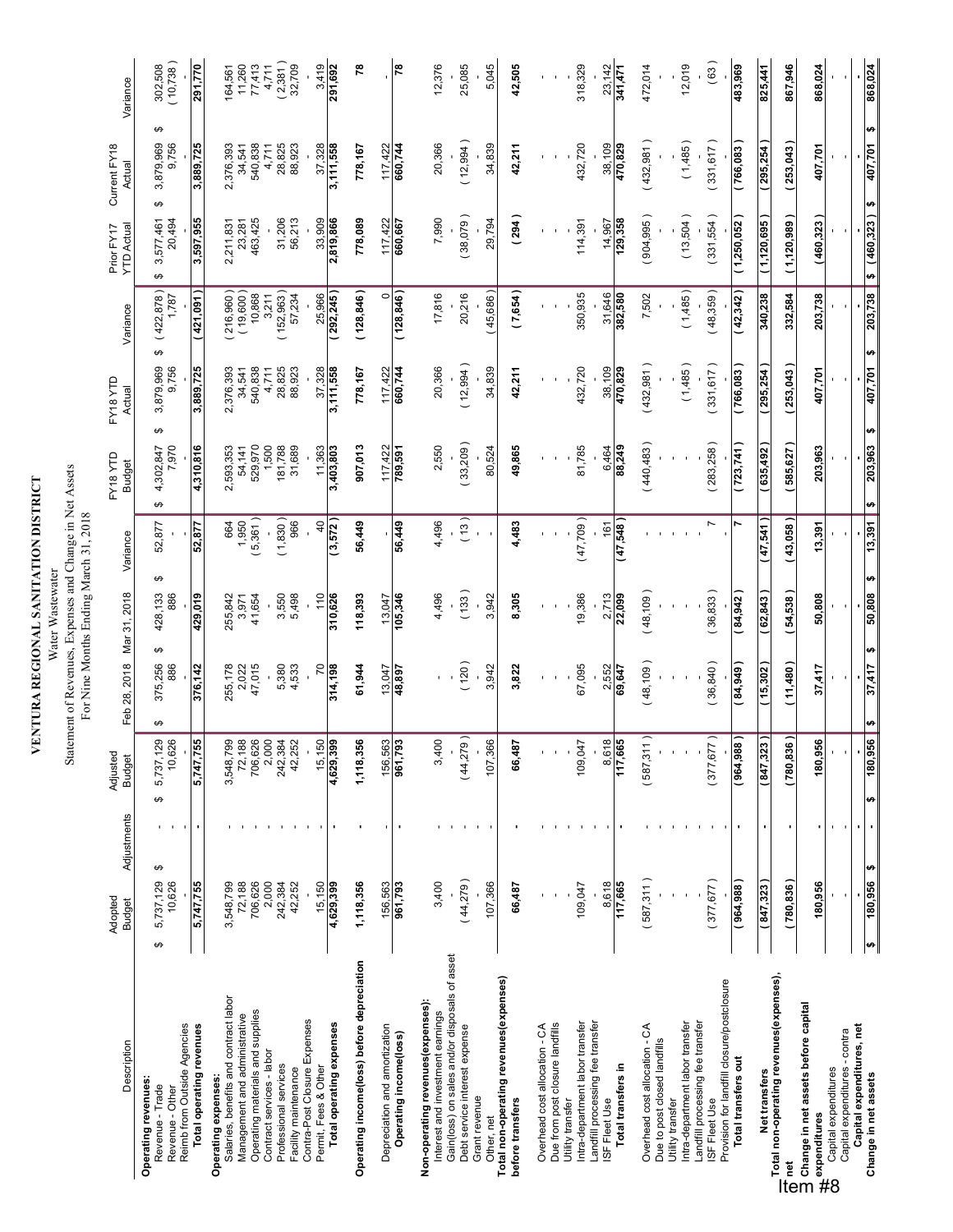# **VENTURA REGIONAL SANITATION DISTRICT**

**VENTURA REGIONAL SANITATION DISTRICT**<br>Solid Waste - Operations<br>Statement of Revenues, Expenses and Change in Net Assets<br>For Nine Months Ending March 31, 2018 Statement of Revenues, Expenses and Change in Net Assets Solid Waste - Operations

| Description                                                                                                                                                           | Adopted<br><b>Budget</b>        | Adjustments | Adjusted<br><b>Budget</b>      | Feb 28, 2018              | Mar 31, 2018              | Variance                  | EY18YTD<br><b>Budget</b>            | EY18YTD<br>Actual            | Variance                    | <b>YTD Actual</b><br>Prior FY17 | Current FY18<br>Actual            | Variance               |
|-----------------------------------------------------------------------------------------------------------------------------------------------------------------------|---------------------------------|-------------|--------------------------------|---------------------------|---------------------------|---------------------------|-------------------------------------|------------------------------|-----------------------------|---------------------------------|-----------------------------------|------------------------|
| Reimb from Outside Agencies<br>Desc<br><b>Charating revenues:</b><br><b>CHARE Revenue - Trade<br/> Revenue - Cither</b><br><b>Revenue - Cither</b><br>Revenue - Other | ↮<br>171,800<br>12,219,283<br>↮ |             | ⊙ ღ<br>\$12,219,28<br>171,80   | 3,257,062<br>994,973<br>↮ | 840,853<br>3,938,939<br>↮ | 154, 121)<br>681,877<br>ക | 9,164,463<br>128,850<br>↮           | 14,224,742<br>1,997,929<br>↮ | 5,060,279<br>1,869,079<br>↮ | 9,430,729<br>137,128<br>↮       | ↮<br>14,224,742<br>1,997,929<br>↮ | 4,794,013<br>1,860,801 |
| Total operating revenues                                                                                                                                              | 12,391,083                      |             | Ö.<br>12,391,08                | 4,252,035                 | 4,779,791                 | 527,756                   | 9,293,313                           | 16,222,670                   | 6,929,358                   | 9,567,856                       | 16,222,670                        | 6,654,814              |
| Salaries, benefits and contract labor<br>Operating expenses:                                                                                                          | 2,688,807                       |             | 2,688,807<br>31,850            | 1,148<br>258,962          | 10,574<br>255,458         | (3,504)<br>9,426          | 23,888<br>1,964,897                 | 2,138,062<br>20,024          | (3,863)                     | 1,945,726<br>171,640            | 20,024<br>2,138,062               | (151, 616)<br>192,336  |
| Operating materials and supplies<br>Management and administrative                                                                                                     | 820,290<br>31,850               |             | 820,290                        | 67,888                    | 120,713                   | 52,826                    | 615,218                             | 789,094                      | 173,877                     | 570,708                         | 789,094                           | 218,386                |
| Contract services - labor                                                                                                                                             | 300,000                         |             | 300,000                        | 47,548                    | 212,245                   | 164,697                   | 225,000                             | 505,012                      | 280,012                     | 78,974                          | 505,012                           | 426,039                |
| Professional services<br>Facility maintenance                                                                                                                         | 656,720<br>309,810              |             | 656,720<br>309,810<br>309,81   | 00,023<br>99,058          | 283,573<br>136,175        | 183,550<br>37,117         | 492,540<br>232,358                  | 1,132,019<br>552,540         | 639,479<br>320,183          | 247,725<br>494,127              | 1,132,019<br>552,540              | 304,816<br>637,892     |
| Contra-Post Closure Expenses<br>Permit, Fees & Other                                                                                                                  | 1,202,300                       |             | $\supseteq$<br>1,202,30        | 47,092                    | 65,798                    | 18,706                    | 901,725                             | 782,517                      | 119,208)                    | 658,667                         | 782,517                           | 123,851                |
| Total operating expenses                                                                                                                                              | 6,009,777                       |             | H<br>6,009,77                  | 621,719                   | 1,084,536                 | 462,817                   | 4,455,625                           | 5,919,269                    | 1,463,644                   | 4,167,566                       | 5,919,269                         | 1,751,703              |
| Operating income(loss) before depreciation                                                                                                                            | 6,381,306                       |             | ဖ<br>6,381,30                  | 3,630,316                 | 3,695,255                 | 64,939                    | 4,837,688                           | 10,303,401                   | 5,465,713                   | 5,400,290                       | 10,303,401                        | 4,903,111              |
| Depreciation and amortization                                                                                                                                         | 2,270,472                       |             |                                | 206,587                   | 206,656                   | ශී                        | 1,702,854                           | 1,860,322                    | 157,468                     | 1,702,854                       | 1,860,322                         | 157,468                |
| Operating income(loss)                                                                                                                                                | 4,110,834                       |             | $\frac{2,270,472}{4,110,834}$  | 3,423,730                 | 3,488,599                 | 64,869                    | 3,134,834                           | 8,443,080                    | 5,308,246                   | 3,697,436                       | 8,443,080                         | 4,745,643              |
| Non-operating revenues(expenses):<br>Interest and investment earnings                                                                                                 | 99,000                          |             | $\subseteq$<br>99,00           | 11,799                    | 54,748                    | 42,948                    | 74,250                              | 217,703                      | 143,453                     | 127,786                         | 217,703                           | 89,917                 |
| Gain(loss) on sales and/or disposals of asset<br>Debt service interest expense                                                                                        | (409,758)                       |             | (409,758)                      | (409)                     | (453)                     | (44)                      | (307,319)                           | (340, 855)                   | (33,537)                    | (246, 782)                      | (340, 855)                        | (94, 074)              |
| Grant revenue<br>Other, net                                                                                                                                           |                                 |             |                                |                           |                           |                           |                                     | $\frac{3}{4}$                | 43                          | ω                               | $\frac{3}{4}$                     | $\frac{4}{\sqrt{2}}$   |
| Total non-operating revenues (expenses)                                                                                                                               |                                 |             |                                |                           |                           |                           |                                     |                              |                             |                                 |                                   |                        |
| before transfers                                                                                                                                                      | (310,758)                       |             | (310, 758)                     | 11,391                    | 54,295                    | 42,905                    | (233,069                            | (123, 109)                   | 109,959                     | (118, 992)                      | (123, 109)                        | (4,117)                |
| Overhead cost allocation - CA                                                                                                                                         |                                 |             |                                |                           |                           |                           |                                     |                              |                             |                                 |                                   |                        |
| Due from post closure landfills<br>Utility transfer                                                                                                                   |                                 |             |                                |                           |                           |                           |                                     |                              |                             |                                 |                                   |                        |
| Intra-department labor transfer                                                                                                                                       | 20,340                          |             | 20,340<br>154,100<br>20,34     | 157,360                   | 65,547                    | 91,813)                   | 15,255                              | 520,246                      | 504,991                     | 44,159                          | 520,246                           | 476,086                |
| Landfill processing fee transfer<br>ISF Fleet Use                                                                                                                     | 154,100<br>3,060                |             | 3,060                          | (39,308)                  |                           | 39,308                    | 115,575<br>2,295                    | 17,489                       | (98,086)<br>(2,295)         | 101,979<br>265                  | 17,489                            | (84,489)<br>265        |
| Total transfers in                                                                                                                                                    | 177,500                         |             | 177,500                        | 118,052                   | 65,547                    | (52,505                   | 133,125                             | 537,735                      | 404,610                     | 146,403                         | 537,735                           | 391,332                |
| Overhead cost allocation - CA                                                                                                                                         | (1,436,497)                     |             | (1,436,497)                    | (119,708)                 | (119, 708)                |                           | (1,077,373)                         | (1,077,372)                  |                             | (1,234,872)                     | (1,077,372)                       | 157,500                |
| Intra-department labor transfer<br>Due to post closed landfills<br>Utility transfer                                                                                   | (73, 825)                       |             | (73,825)                       | (43,607)                  | (9,871)                   | 33,737                    | (55,369)                            | (294, 478)                   | (239, 110)                  | (121,308)                       | (294, 478)                        | (173, 171)             |
| Landfill processing fee transfer                                                                                                                                      |                                 |             |                                |                           |                           |                           |                                     |                              |                             |                                 |                                   |                        |
| Provision for landfill closure/postclosure<br>ISF Fleet Use                                                                                                           | (1,624,283)<br>1,461,940        |             | $(1,624,283)$<br>$(1,461,940)$ | (146, 273)<br>454,735     | 146,483<br>108,149        | $(210)$<br>$(562,883)$    | 1,218,212<br>1,096,455              | (440, 425)<br>(1,331,002)    | (112, 790)<br>656,030       | 1,309,221<br>1,085,802          | (440,425)<br>(1,331,002)          | (21,782)<br>645,378    |
| Total transfers out                                                                                                                                                   | 4,596,545                       |             | l ( g<br>4,596,54              | 145,147                   | 384,210                   | 529,357                   | 3,447,409                           | 3,143,277                    | 304,132                     | 3,751,202                       | 3, 143, 277                       | 607,925                |
| Net transfers<br>Total non-operating revenues(expenses),                                                                                                              | 4,419,045                       |             | 5<br>4,419,04                  | 263,199                   | 318,663                   | 581,862                   | 3,314,284                           | 2,605,542                    | 708,742                     | 3,604,799                       | 2,605,542                         | 999,257                |
| net                                                                                                                                                                   | (4,729,803)                     |             | $\tilde{\bm{5}}$<br>4,729,80   | 274,589                   | (264, 367)                | (538, 957)                | 3,547,352                           | (2,728,652                   | 818,701                     | (3,723,792)                     | (2,728,652                        | 995,140                |
| Change in net assets before capital<br>expenditures                                                                                                                   | (618,969)                       |             | (618,969)                      | 3,698,319                 | 3,224,232                 | (474,088)                 | (412,519)                           | 5,714,428                    | 6,126,947                   | (26, 355)                       | 5,714,428                         | 5,740,783              |
| Capital expenditures - contra<br>Capital expenditures                                                                                                                 |                                 |             |                                |                           |                           |                           |                                     |                              |                             |                                 |                                   |                        |
| Capital expenditures, net<br>Change in net assets                                                                                                                     | $(618,969)$ \$<br>÷             |             | ø                              | $(618,969)$ \$ 3,698,319  | \$3,224,232               |                           | $$(.612,161)$ $$(.880,1612,519)$ \$ | 5,714,428                    | \$6,126,947                 | ø                               | ₩<br>$(26,355)$ \$ 5,714,428      | 5,740,783              |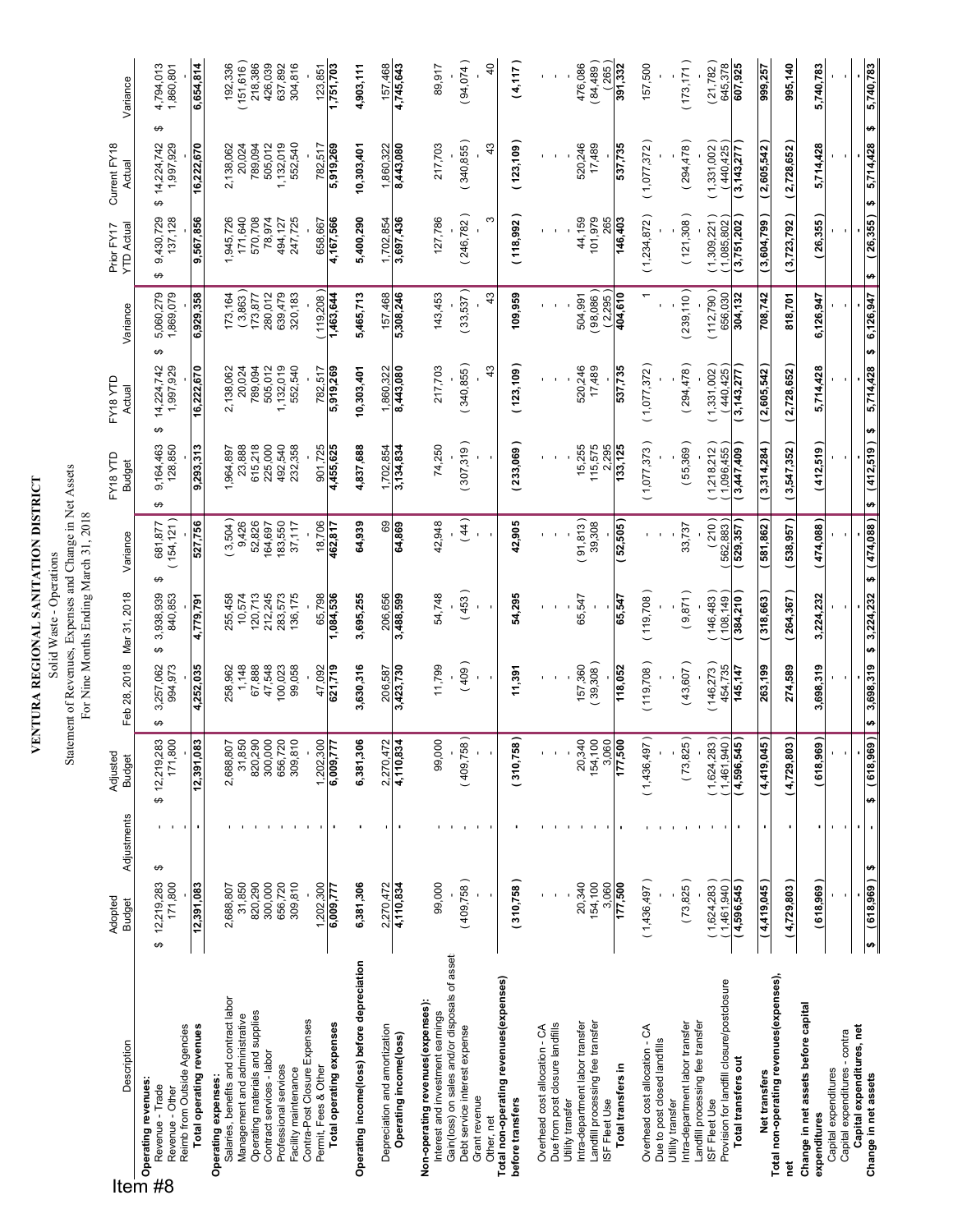| VENTURA REGIONAL SANITATION DISTRICT | Solid Waste - Closed Landfills | atement of Revenues Expanses and Change in Net Assets |
|--------------------------------------|--------------------------------|-------------------------------------------------------|
|                                      |                                |                                                       |

Statement of Revenues, Expenses and Change in Net Assets<br>For Nine Months Ending March 31, 2018 Statement of Revenues, Expenses and Change in Net Assets For Nine Months Ending March 31, 2018

| Description                                                                                                                                                | Adopted<br><b>Budget</b> | Adjustments | Adjusted<br><b>Budget</b>    | Feb 28, 2018 Mar 31, 2018 |                  | Variance                       | EY18YTD<br><b>Budget</b>            | EY18YTD<br>Actual    | Variance               | <b>YTD Actual</b><br>Prior FY17 | Current FY18<br>Actual | Variance               |
|------------------------------------------------------------------------------------------------------------------------------------------------------------|--------------------------|-------------|------------------------------|---------------------------|------------------|--------------------------------|-------------------------------------|----------------------|------------------------|---------------------------------|------------------------|------------------------|
| Operating revenues:                                                                                                                                        |                          |             |                              |                           |                  |                                |                                     |                      |                        |                                 |                        |                        |
| ↮<br>Revenue - Trade                                                                                                                                       | ↮                        | ↮           |                              | ↮<br>↮                    |                  | ↮                              | ↮<br>↮                              |                      | ↮                      | ↮<br>↮                          | ↮                      |                        |
| Reimb from Outside Agencies<br>Revenue - Other                                                                                                             |                          |             |                              |                           |                  |                                |                                     |                      |                        |                                 |                        |                        |
| Total operating revenues                                                                                                                                   | ٠                        |             |                              |                           |                  |                                |                                     |                      | ٠                      |                                 | ٠                      | $\blacksquare$         |
| Operating expenses:                                                                                                                                        | 112,284                  |             |                              |                           |                  |                                | 82,054                              |                      | 82,054)                |                                 |                        |                        |
| Salaries, benefits and contract labor<br>Management and administrative                                                                                     | 1,054                    |             | 112,284<br>1,054<br>155,500  |                           |                  |                                | 791                                 | Ξ                    | (780)                  | 476                             | Ξ                      | (466)                  |
| Operating materials and supplies                                                                                                                           | 155,500                  |             |                              | 3,795                     | 8,143            | 4,348                          | 116,625                             | 106,863              | (9,762)                | 129,996                         | 106,863                | 23,133                 |
| Contract services - labor                                                                                                                                  | 22,500                   |             |                              | 1,280                     |                  | (1,280)                        | 16,875                              | 48,707               | 31,832                 | 6,005                           | 48,707                 | 42,702                 |
| Professional services                                                                                                                                      | 247,600                  |             | 22,500<br>247,600<br>132,500 | 3,013                     | 22,134           | 19,121                         | 185,700                             | 105,782              | $(79,918)$<br>(77,895) | 157,247                         | 105,782<br>21,480      | $(51,465)$<br>(13,487) |
| Facility maintenance                                                                                                                                       | 593,988)<br>132,500      |             | (593, 988)                   | 23,102)<br>$\overline{8}$ | 50,058)<br>4,541 | 26,956)<br>4,457               | 445,491)<br>99,375                  | (397, 810)<br>21,480 | 47,681                 | (448,262)<br>34,966             | (397, 810)             | 50,451                 |
| Contra-Post Closure Expenses<br>Permit, Fees & Other                                                                                                       | 75,350                   |             |                              | 3,174                     | 8,474            | 5,301                          | 56,513                              | 50,758               | (5,755)                | 57,734                          | 50,758                 | (6, 977)               |
| Total operating expenses                                                                                                                                   | 152,800                  |             | $\frac{75,350}{152,800}$     | (11,756)                  | (6,765)          | 4,991                          | 112,441                             | (64,210)             | 176,651                | (61, 837)                       | (64,210)               | (2,373)                |
| Operating income(loss) before depreciation                                                                                                                 | (152,800)                |             | (152, 800)                   | 11,756                    | 6,765            | (4,991)                        | 112,441                             | 64,210               | 176,651                | 61,837                          | 64,210                 | 2,373                  |
| Depreciation and amortization                                                                                                                              | 17.046                   |             |                              | 1,421                     | 1,421            |                                | 12,785                              | 12,785               | $\circ$                | 12,785                          | 12,785                 |                        |
| Operating income(loss)                                                                                                                                     | (169, 846)               |             | $\frac{17,046}{(169,846)}$   | 10,336                    | 5,345            | (4,991)                        | (125, 225)                          | 51,426               | 176,651                | 49,053                          | 51,426                 | 2,373                  |
| Non-operating revenues(expenses):<br>Interest and investment earnings                                                                                      | 200,000                  |             | 200,000                      | 9,245                     | 12,674           | 3,429                          | 150,000                             | 137,050              | (12,950)               | 230,003                         | 137,050                | (92, 952)              |
| Gain(loss) on sales and/or disposals of asset                                                                                                              |                          |             |                              |                           |                  |                                |                                     |                      |                        |                                 |                        |                        |
| Debt service interest expense                                                                                                                              |                          |             |                              |                           |                  |                                |                                     |                      |                        |                                 |                        |                        |
| Grant revenue<br>Other, net                                                                                                                                |                          |             |                              |                           |                  |                                |                                     |                      |                        |                                 |                        |                        |
| Total non-operating revenues(expenses)                                                                                                                     |                          |             |                              |                           |                  |                                |                                     |                      |                        |                                 |                        |                        |
| before transfers                                                                                                                                           | 200,000                  |             | 200,000                      | 9,245                     | 12,674           | 3,429                          | 150,000                             | 137,050              | (12,950)               | 230,003                         | 137,050                | (92, 952)              |
| Overhead cost allocation - CA                                                                                                                              |                          |             |                              |                           |                  |                                |                                     |                      |                        |                                 |                        |                        |
| Due from post closure landfills<br>Utility transfer                                                                                                        |                          |             |                              |                           |                  |                                |                                     |                      |                        |                                 |                        |                        |
| Intra-department labor transfer                                                                                                                            |                          |             |                              |                           |                  |                                |                                     |                      |                        |                                 |                        |                        |
| Landfill processing fee transfer                                                                                                                           |                          |             |                              |                           |                  |                                |                                     |                      |                        |                                 |                        |                        |
| ISF Fleet Use                                                                                                                                              |                          |             |                              |                           |                  |                                |                                     |                      |                        |                                 |                        |                        |
| Total transfers in                                                                                                                                         |                          |             |                              |                           |                  |                                |                                     |                      |                        |                                 |                        |                        |
| Overhead cost allocation - CA                                                                                                                              |                          |             |                              |                           |                  |                                |                                     |                      |                        |                                 |                        |                        |
| Due to post closed landfills<br>Utility transfer                                                                                                           |                          |             |                              |                           |                  |                                |                                     |                      |                        |                                 |                        |                        |
| Intra-department labor transfer                                                                                                                            | (23,512)                 |             | $\vert$ 2)<br>(23, 51)       | (9,024)                   | (5,025)          | 3,999                          | (17, 634)                           | (47,660)             | (30,026)               | (47,969)                        | (47,660)               | 309                    |
| Landfill processing fee transfer<br>ISF Fleet Use                                                                                                          | (6, 642)                 |             | (6, 642)                     | (403)                     | (354)            | 49                             | (4,982)                             | (4, 128)             | 854                    | (2,990)                         | (4, 128)               | (1, 138)               |
| Provision for landfill closure/postclosure                                                                                                                 |                          |             |                              |                           |                  |                                |                                     |                      |                        |                                 |                        |                        |
| Total transfers out                                                                                                                                        | (30, 154)                |             | 30,154)                      | 9,427                     | (5,379)          | 4,048                          | 22,616                              | 51,787)              | (29, 172)              | 50,959)                         | (51,787)               | (828)                  |
| Net transfers                                                                                                                                              | 30,154                   |             | (155)<br>30,1                | (9, 427)                  | (5,379)          | 4,048                          | 22,616                              | 51,787               | 29,172                 | 50,959                          | <b>L87'L9</b>          | (828)                  |
| Total non-operating revenues(expenses),                                                                                                                    | 169,846                  |             | 169,846                      | (182)                     | 7,295            | 7,477                          | 127,385                             | 85,263               | (42, 121)              | 179,044                         | 85,263                 | (93,781)               |
| — ru∝ i i i i i i specienciano<br>Othange in net assets before capital<br>⊃ Change in net assets before capital<br>er in net<br>expenditures<br>Candidates |                          |             |                              |                           |                  |                                |                                     |                      |                        |                                 |                        |                        |
| Capital expenditures                                                                                                                                       |                          |             |                              | 10,154                    | 12,640           | 2,486                          | 2,159                               | 136,689              | 134,530                | 228,097                         | 136,689                | (91,408)               |
| Capital expenditures - contra                                                                                                                              |                          |             |                              |                           |                  |                                |                                     |                      |                        |                                 |                        |                        |
| Capital expenditures, net<br>Change in net assets                                                                                                          | ₩                        | ₩           |                              | ₩<br>10,154<br>$\bullet$  | 12,640           | 2,486<br>$\boldsymbol{\omega}$ | ₩<br>2,159<br>$\boldsymbol{\theta}$ | 136,689              | 134,530<br>₩           | ₩<br>228,097<br>₩               | ω<br>136,689           | (91,408)               |
|                                                                                                                                                            |                          |             |                              |                           |                  |                                |                                     |                      |                        |                                 |                        |                        |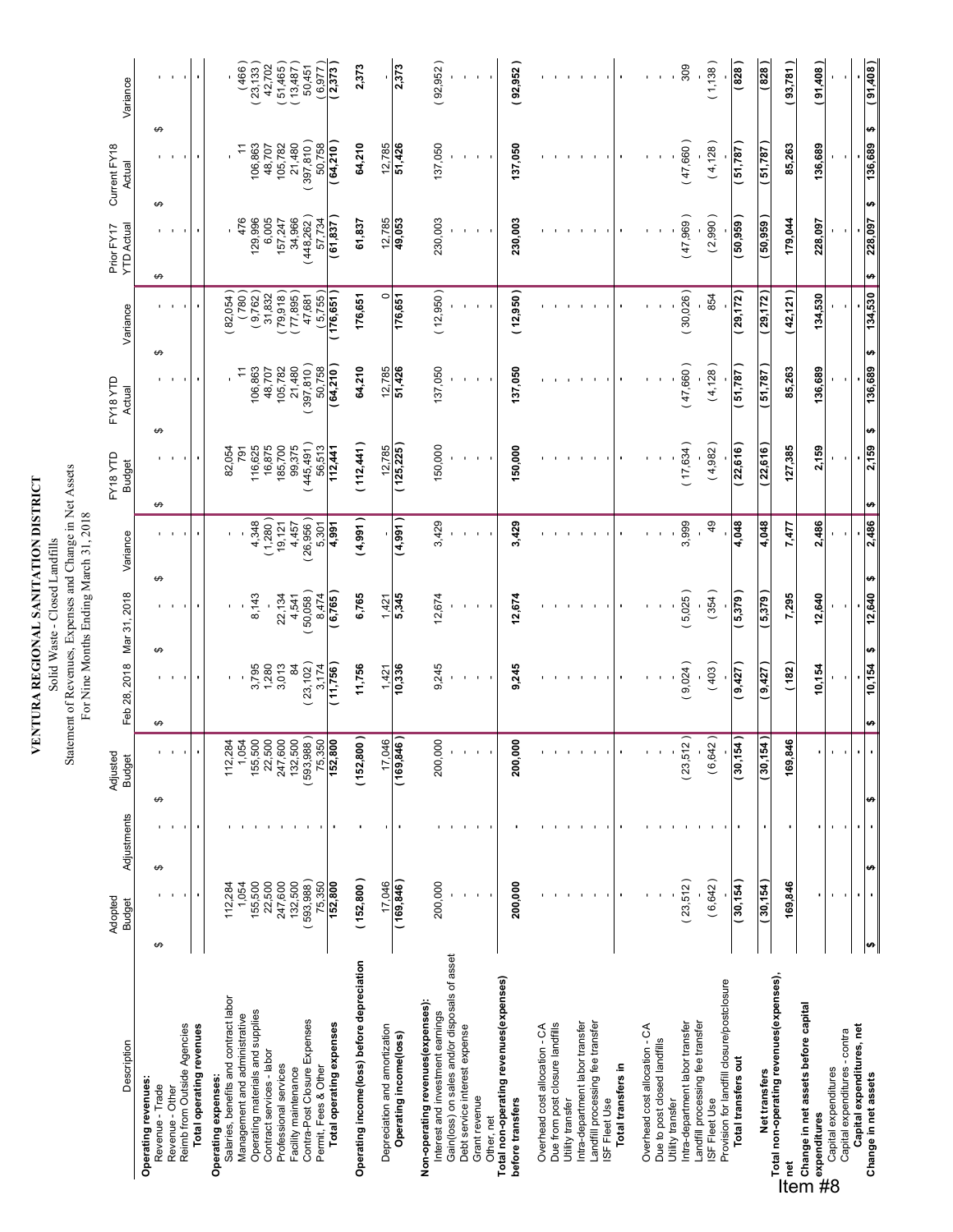**VENTURA REGIONAL SANITATION DISTRICT**<br>Biosolids & Microturbine Electrical Generation<br>Statement of Revenues, Expenses and Change in Net Assets<br>For Nine Months Ending March 31, 2018 **VENTURA REGIONAL SANITATION DISTRICT** Biosolids & Microturbine Electrical Generation

Statement of Revenues, Expenses and Change in Net Assets For Nine Months Ending March 31, 2018

|    | Description<br>Description of Description of the Second Second<br>Operating revenues:<br>Operating revenues:                      | Adopted<br><b>Budget</b>                | Adjustments | Adjuste<br><b>Budget</b>                                          | Feb 28, 2018      | Mar 31, 2018             | Variance            | FY18YTD<br><b>Budget</b>                                   | EY18YTD<br>Actual                     | Variance                          | <b>YTD Actual</b><br>Prior FY17 | Current FY18<br>Actual                | Variance                     |
|----|-----------------------------------------------------------------------------------------------------------------------------------|-----------------------------------------|-------------|-------------------------------------------------------------------|-------------------|--------------------------|---------------------|------------------------------------------------------------|---------------------------------------|-----------------------------------|---------------------------------|---------------------------------------|------------------------------|
| #8 | Reimb from Outside Agencies<br>Revenue - Trade<br>Revenue - Other                                                                 | 2,300,000<br>125,000<br>↮               | ↮           | 2,300,000<br>↮                                                    | 50,305<br>↮       | ↮                        | 50,305)<br>↮        | 1,725,000<br>93,750<br>↮                                   | 176,146<br>874,841<br>↮               | (850, 159)<br>82,396<br>↮         | 56,525<br>1,692,523<br>↮        | ↮<br>176,146<br>874,841<br>↮          | (817, 682)<br>119,621        |
|    | Total operating revenues                                                                                                          | 2,425,000                               |             | <b>Soo</b><br>2,425,                                              | 50,305            |                          | 50,305              | 1,818,750                                                  | 1,050,987                             | 767,763                           | 1,749,047                       | 1,050,987                             | (698,061)                    |
|    | Salaries, benefits and contract labor<br>Operating materials and supplies<br>Management and administrative<br>Operating expenses: | 506,000<br>50,750                       |             | 50,750<br>506,000                                                 | 4,167             | 30,638<br>3,578          | $(589)$<br>$30,638$ | 38,063<br>379,500                                          | (6,278)<br>239,874<br>36,911          | $(6,278)$<br>$(1,151)$<br>139,626 | 33,354<br>288,889               | $(6,278)$<br>36,911<br>239,874        | (49,015)<br>(6,278)<br>3,557 |
|    | Contract services - labor<br>Professional services                                                                                | 50,500                                  |             | 50,500                                                            |                   |                          |                     | 37,875                                                     | 24,339                                | $(13,536)$<br>$(17,587)$          | 2,400                           | 24,339                                | 21,939                       |
|    | Contra-Post Closure Expenses<br>Facility maintenance                                                                              | 52,500                                  |             | 52,500                                                            | 125               | 9,169                    | 9,044               | 39,375                                                     | 21,788                                |                                   | 24,867                          | 21,788                                | (3,079)                      |
|    | Total operating expenses<br>Permit, Fees & Other                                                                                  | 246,500<br>906,250                      |             | 246,500<br>906,250                                                | 612<br>4,903      | 43,458<br>$\overline{7}$ | (538)<br>38,555     | 184,875<br>679,688                                         | 60,308<br>376,942                     | (302,745)<br>124,567              | 57,627<br>407,137               | 60,308<br>376,942                     | (30, 195)<br>2,681           |
|    | Operating income(loss) before depreciation                                                                                        | 1,518,750                               |             | 1,518,750                                                         | 45,402            | (43,458)                 | (88, 861)           | 1,139,063                                                  | 674,044                               | (465,018)                         | 1,341,910                       | 674,044                               | (667, 866)                   |
|    | Depreciation and amortization                                                                                                     | 1,004,788                               |             | $\frac{1,004,788}{513,962}$                                       | 83,732            | 83,732                   |                     | 753,591                                                    | 753,591                               | $\widehat{c}$                     | 753,591                         | 753,591                               |                              |
|    | Operating income(loss)                                                                                                            | 513,962                                 |             |                                                                   | (38, 330)         | (127, 191)               | (88, 861)           | 385,472                                                    | (79,546)                              | (465,018)                         | 588,320                         | (79,546)                              | (667, 866)                   |
|    | Non-operating revenues (expenses):<br>Interest and investment earnings                                                            | 2,000                                   |             | 2,000                                                             |                   | 176                      | 176                 | 1,500                                                      | 6,125                                 | 4,625                             | 4,045                           | 6,125                                 | 2,080                        |
|    | Gain(loss) on sales and/or disposals of asset<br>Debt service interest expense                                                    | (175, 372)                              |             | (175,372)                                                         | 912)              | (1,010)                  | (98)                | (131,529)                                                  | (83,345)                              | 48,184                            | (94, 110)                       | (83,345)                              | 10,765                       |
|    | Grant revenue<br>Other, net                                                                                                       |                                         |             |                                                                   |                   |                          | $\mathbf{r}$        |                                                            |                                       |                                   |                                 |                                       |                              |
|    | Total non-operating revenues(expenses)<br>before transfers                                                                        | (173, 372)                              |             | (173, 372)                                                        | (912)             | (834)                    | 78                  | (130, 029)                                                 | (77, 220)                             | 52,809                            | (90,065)                        | (77, 220)                             | 12,845                       |
|    | Overhead cost allocation - CA                                                                                                     |                                         |             |                                                                   |                   |                          |                     |                                                            |                                       |                                   |                                 |                                       |                              |
|    | Due from post closure landfills<br>Utility transfer                                                                               |                                         |             |                                                                   |                   |                          |                     |                                                            |                                       |                                   |                                 |                                       |                              |
|    | Landfill processing fee transfer<br>Intra-department labor transfer                                                               |                                         |             |                                                                   |                   |                          |                     |                                                            |                                       |                                   |                                 |                                       |                              |
|    | ISF Fleet Use                                                                                                                     |                                         |             |                                                                   |                   |                          |                     |                                                            |                                       |                                   |                                 |                                       |                              |
|    | Total transfers in                                                                                                                |                                         |             |                                                                   | $\blacksquare$    | $\blacksquare$           |                     |                                                            |                                       |                                   |                                 |                                       |                              |
|    | Overhead cost allocation - CA<br>Due to post closed landfills                                                                     | (260,060)                               |             | (260,060)                                                         | (21, 672)         | (21, 672)                |                     | (195,045)                                                  | (195,048)                             | $\binom{3}{ }$                    | (49,590)                        | (195,048)                             | (145, 458)                   |
|    | Intra-department labor transfer<br>Utility transfer                                                                               |                                         |             |                                                                   | (1,298)           |                          |                     |                                                            |                                       |                                   | (9,292)                         |                                       | (5,919)                      |
|    | Landfill processing fee transfer<br>ISF Fleet Use                                                                                 | $(20,340)$<br>$(154,100)$<br>(102, 430) |             | $\begin{array}{c} (20,340) \\ (154,100) \\ (102,430) \end{array}$ | (7,585)<br>39,308 |                          | (39,308)            | $(15,255)$<br>$(115,575)$<br>(76, 823)                     | $(15,211)$<br>$(17,489)$<br>(68, 427) | 45<br>98,086                      | $(101,979)$<br>$(68,530)$       | $(15,211)$<br>$(17,489)$<br>(68, 427) | 84,489<br>103                |
|    | Provision for landfill closure/postclosure                                                                                        |                                         |             |                                                                   |                   | (7,585)                  |                     |                                                            |                                       | 8,396                             |                                 |                                       |                              |
|    | Total transfers out                                                                                                               | ( 536,930 )                             |             | (536, 930)                                                        | 8,752             | 29,257)                  | (38,010)            | (402,698)                                                  | 296,175                               | 106,523                           | (229, 391)                      | 296,175                               | (66, 784)                    |
|    | Net transfers<br>Total non-operating revenues(expenses),                                                                          | $\frac{1}{1536,930}$                    |             | (536, 930)                                                        | 8,752             | 29,257                   | 38,010              | (402, 698)                                                 | 296,175                               | 106,523                           | 229,391                         | 296,175                               | (66, 784)                    |
|    | ē                                                                                                                                 | (710,302)                               |             | (710,302)                                                         | 7,840             | (30,091)                 | (37, 931)           | (532, 727)                                                 | (373, 395)                            | 159,332                           | (319, 455)                      | (373, 395)                            | (53,939)                     |
|    | Change in net assets before capital<br>expenditures                                                                               | (196, 340)                              |             | (196, 340)                                                        | (30,490)          | (157,282)                | (126, 792)          | (147, 255)                                                 | (452, 941)                            | (305,686)                         | 268,864                         | (452, 941)                            | (721,805)                    |
|    | Capital expenditures - contra<br>Capital expenditures                                                                             |                                         |             |                                                                   |                   |                          |                     |                                                            |                                       |                                   |                                 |                                       |                              |
|    | Capital expenditures, net                                                                                                         |                                         |             |                                                                   |                   |                          |                     |                                                            |                                       |                                   |                                 |                                       |                              |
|    | Change in net assets                                                                                                              | $(196, 340)$ \$<br>ø                    |             | $$ (196, 340)$ \$                                                 |                   |                          |                     | $(30,490)$ \$ $(157,282)$ \$ $(126,792)$ \$ $(147,255)$ \$ |                                       | $(452,941)$ \$ $(305,686)$ \$     |                                 | 268,864 \$ (452,941) \$               | (721,805)                    |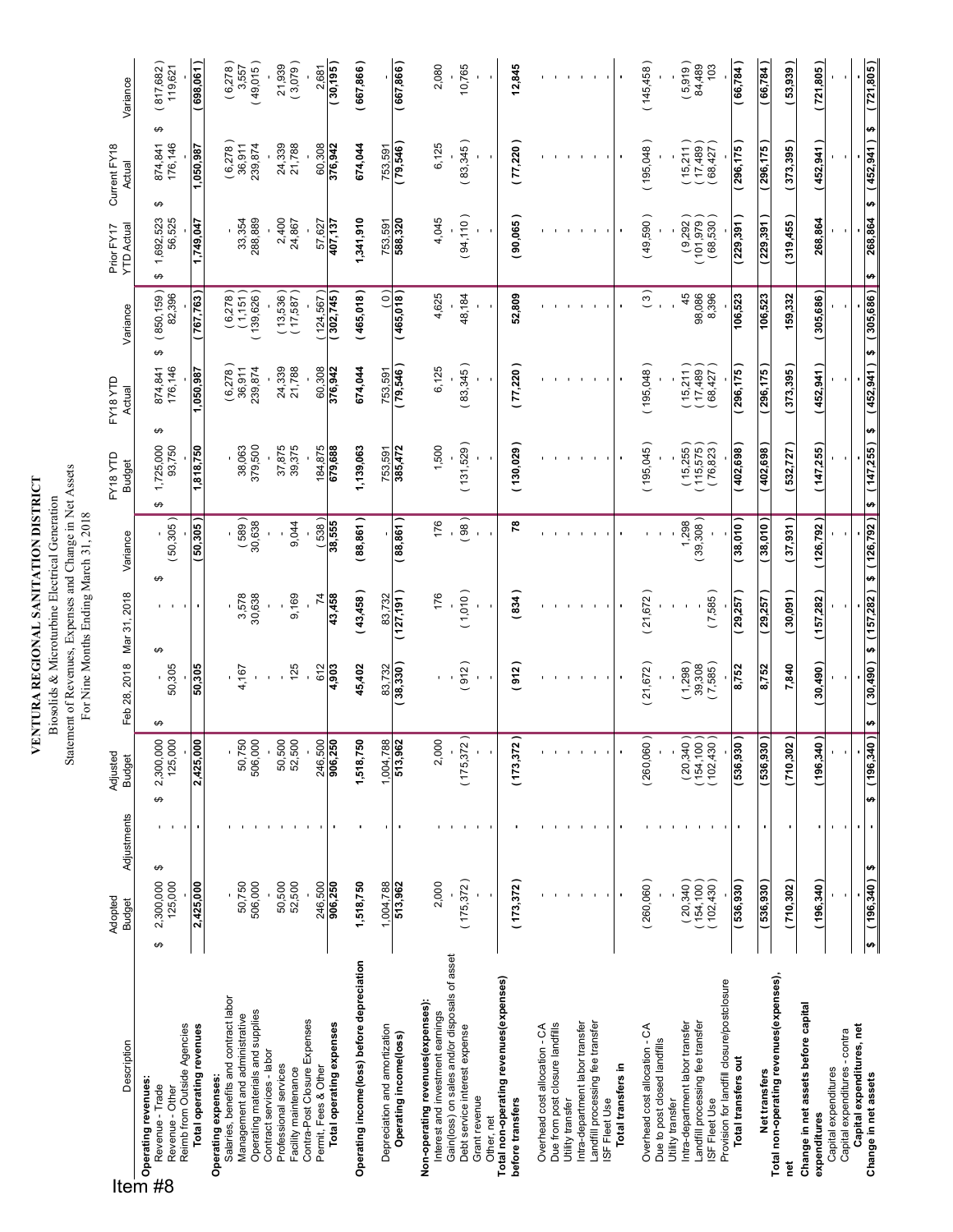# **VENTURA REGIONAL SANITATION DISTRICT**

## **VENTURA REGIONAL SANITATION DISTRICT**<br>ISF<br>Statement of Revenues, Expenses and Change in Net Assets<br>For Nine Months Ending March 31, 2018 Statement of Revenues, Expenses and Change in Net Assets

| Description                                                                                                                                                             | Adopted<br><b>Budget</b> | Adjustments | Adjusted<br><b>Budget</b>     | Feb 28, 2018          | Mar 31, 2018 | Variance       | FY18 YTD<br><b>Budget</b>     | FY18YTD<br>Actual | Variance                    | <b>YTD Actual</b><br>Prior FY17 | Current FY18<br>Actual        | Variance                   |
|-------------------------------------------------------------------------------------------------------------------------------------------------------------------------|--------------------------|-------------|-------------------------------|-----------------------|--------------|----------------|-------------------------------|-------------------|-----------------------------|---------------------------------|-------------------------------|----------------------------|
| Operating revenues:<br>Revenue - Trade                                                                                                                                  | ↮<br>↮                   |             | $\theta$                      | ↮<br>↮                |              | ↮              | ↮                             | ↮                 | ↮                           | ↮                               | ↮<br>↮                        |                            |
| Revenue - Other                                                                                                                                                         |                          |             |                               |                       |              |                |                               |                   |                             |                                 |                               |                            |
| Reimb from Outside Agencies                                                                                                                                             |                          |             |                               |                       |              |                |                               |                   |                             |                                 |                               |                            |
| Total operating revenues                                                                                                                                                |                          |             |                               |                       |              |                |                               |                   |                             |                                 |                               |                            |
| Salaries, benefits and contract labor<br>Operating expenses:                                                                                                            | 280,798                  |             |                               | 29,051                | 31,885       |                |                               | 253,543           | 48,344                      | 223,404                         | 253,543                       |                            |
| Management and administrative                                                                                                                                           | 88,652                   |             | 280,798<br>88,652<br>463,000  | 8,713                 | 8,976        | 2,834<br>263   | 205,199<br>66,489             | 91,468            | 24,979                      | 74,462                          | 91,468                        | 30,139<br>17,006<br>70,856 |
| Operating materials and supplies<br>Contract services - labor                                                                                                           | 463,000                  |             |                               | 63,175                | 27,499       | 35,676)        | 347,250                       | 364,747           | 17,497                      | 293,890                         | 364,747                       |                            |
| Professional services                                                                                                                                                   | 1,000                    |             | 1,000                         |                       |              |                | 750                           |                   |                             |                                 |                               |                            |
| Facility maintenance                                                                                                                                                    | 453,815                  |             | 453,815                       | 70,549                | 18,349       | 52,200)        | 340,361                       | 329,525           | (10, 837)                   | 142,233                         | 329,525                       | 187,291                    |
| Contra-Post Closure Expenses<br>Permit, Fees & Other                                                                                                                    | 1,300                    |             | 1,300                         | 53                    |              | (53)           | 975                           | 630               | (345)                       | 603                             | 630                           | 26                         |
| Total operating expenses                                                                                                                                                | 1,288,565                |             | 1,288,565                     | 171,541               | 86,709       | (84, 832)      | 961,024                       | 1,039,912         | 888,87                      | 734,594                         | 1,039,912                     | 305,318                    |
| Operating income(loss) before depreciation                                                                                                                              | (1,288,565)              |             | (1,288,565)                   | (171, 541)            | 86,709)      | 84,832         | 961,024)                      | (1,039,912)       | 78,888                      | (734, 594)                      | (1,039,912)                   | 305,318                    |
| Depreciation and amortization                                                                                                                                           | 525,840                  |             |                               |                       | 39,870       | (164)          |                               | 367,452           |                             |                                 |                               | (32, 599)                  |
| Operating income(loss)                                                                                                                                                  | (1,814,405)              |             | (1,814,405)                   | $40,361$<br>(211,902) | (126,579)    | 85,323         | (1,355,404)                   | (1,407,364)       | $\frac{(26,928)}{(51,960)}$ | $400,051$<br>(1,134,644)        | $\frac{367,452}{(1,407,364)}$ | (272,719)                  |
| Non-operating revenues (expenses):<br>Interest and investment earnings                                                                                                  | 1,600                    |             | 1,600                         |                       | 1,885        |                | 1,200                         | 9,067             | 7,867                       |                                 |                               |                            |
| Gain(loss) on sales and/or disposals of asset                                                                                                                           |                          |             |                               | $-220$                |              | 1,885<br>(220) |                               | 16,573            | 16,573                      | 3,823                           | 9,067<br>16,573               | 5,244<br>15,473            |
| Debt service interest expense                                                                                                                                           |                          |             |                               |                       |              |                |                               |                   |                             |                                 |                               |                            |
| Grant revenue<br>Other, net                                                                                                                                             |                          |             |                               |                       |              |                |                               |                   |                             | $\mathbf{r}$                    |                               |                            |
| Total non-operating revenues(expenses)<br>before transfers                                                                                                              | 1,600                    |             | 1,600                         | 220                   | 1,885        | 1,665          | 1,200                         | 25,640            | 24,440                      | 4,923                           | 25,640                        | 20,717                     |
|                                                                                                                                                                         |                          |             |                               |                       |              |                |                               |                   |                             |                                 |                               |                            |
| Due from post closure landfills<br>Overhead cost allocation - CA                                                                                                        |                          |             |                               |                       |              |                |                               |                   |                             |                                 |                               |                            |
| Utility transfer                                                                                                                                                        |                          |             |                               |                       |              |                |                               |                   |                             |                                 |                               |                            |
| Intra-department labor transfer                                                                                                                                         | 21,000                   |             | 21,000                        | 2,860                 |              | (2,860)        | 15,750                        | 12,314            | (3,436)                     |                                 | 12,314                        | 12,314                     |
| Landfill processing fee transfer<br>ISF Fleet Use                                                                                                                       | 2,100,346                |             |                               | 188,853               | 188,853      |                |                               | 1,699,675         | 124,416                     | 1,699,675                       | 1,699,675                     |                            |
| Total transfers in                                                                                                                                                      | 2,121,346                |             | $\frac{2,100,346}{2,121,346}$ | 191,713               | 188,853      | (2,860)        | $\frac{1,575,260}{1,591,010}$ | 686'11'1          | 120,980                     | 1,699,675                       | 1,711,989                     | 12,314                     |
| Overhead cost allocation - CA                                                                                                                                           |                          |             |                               |                       |              |                |                               |                   |                             |                                 |                               |                            |
| Due to post closed landfills                                                                                                                                            |                          |             |                               |                       |              |                |                               |                   |                             |                                 |                               |                            |
| Intra-department labor transfer<br>Utility transfer                                                                                                                     | (32,710)                 |             | (32,710)                      | (10, 352)             | (8,089)      | 2,263          | (24, 533)                     | (70, 711)         | (46, 179)                   | (59,080)                        | (70,711)                      | (11,632)                   |
| Landfill processing fee transfer<br>ISF Fleet Use                                                                                                                       |                          |             |                               |                       |              |                |                               |                   |                             |                                 |                               |                            |
| Provision for landfill closure/postclosure                                                                                                                              |                          |             |                               |                       |              |                |                               |                   |                             |                                 |                               |                            |
| Total transfers out                                                                                                                                                     | (32,710)                 |             | $\overline{e}$<br>(32,7)      | (10, 352)             | (8,089)      | 2,263          | (24, 533)                     | (70,711)          | (46, 179)                   | (59,080)                        | (70,711)                      | 11,632)                    |
| Net transfers                                                                                                                                                           | 2,088,636                |             | 636<br>2,088,                 | 181,361               | 180,764      | 598            | 1,566,477                     | 1,641,278         | 74,801                      | 1,640,596                       | 1,641,278                     | 683                        |
| Total non-operating revenues(expenses),<br>— ruan mon-operaanig i o vennes popper<br>That<br>Diange in net assets before capital<br>Diange in net assets before capital | 2,090,236                |             | 2,090,236                     | 181,581               | 182,649      | 1,067          | 1,567,677                     | 1,666,918         | 99,241                      | 1,645,519                       | 1,666,918                     | 21,400                     |
| es in net<br>expenditures<br>Cantal                                                                                                                                     | 275,831                  |             | នី<br>275,                    | (30, 321)             | 56,070       | 86,390         | 212,273                       | 259,554           | 47,281                      | 510,874                         | 259,554                       | (251, 320)                 |
| Capital expenditures - contra<br>Capital expenditures                                                                                                                   |                          |             |                               |                       |              |                |                               |                   |                             |                                 |                               |                            |
| Capital expenditures, net                                                                                                                                               |                          |             |                               |                       |              |                |                               |                   |                             |                                 |                               |                            |
| Change in net assets                                                                                                                                                    | ₩<br>275,831             |             | 275,831<br>₩                  | ₩<br>30,321<br>₩      | 56,070       | 86,390<br>₩    | 212,273<br>₩                  | 259,554<br>₩      | 47,281<br>₩                 | 510,874<br>₩                    | ₩<br>259,554<br>₩             | 251,320)                   |